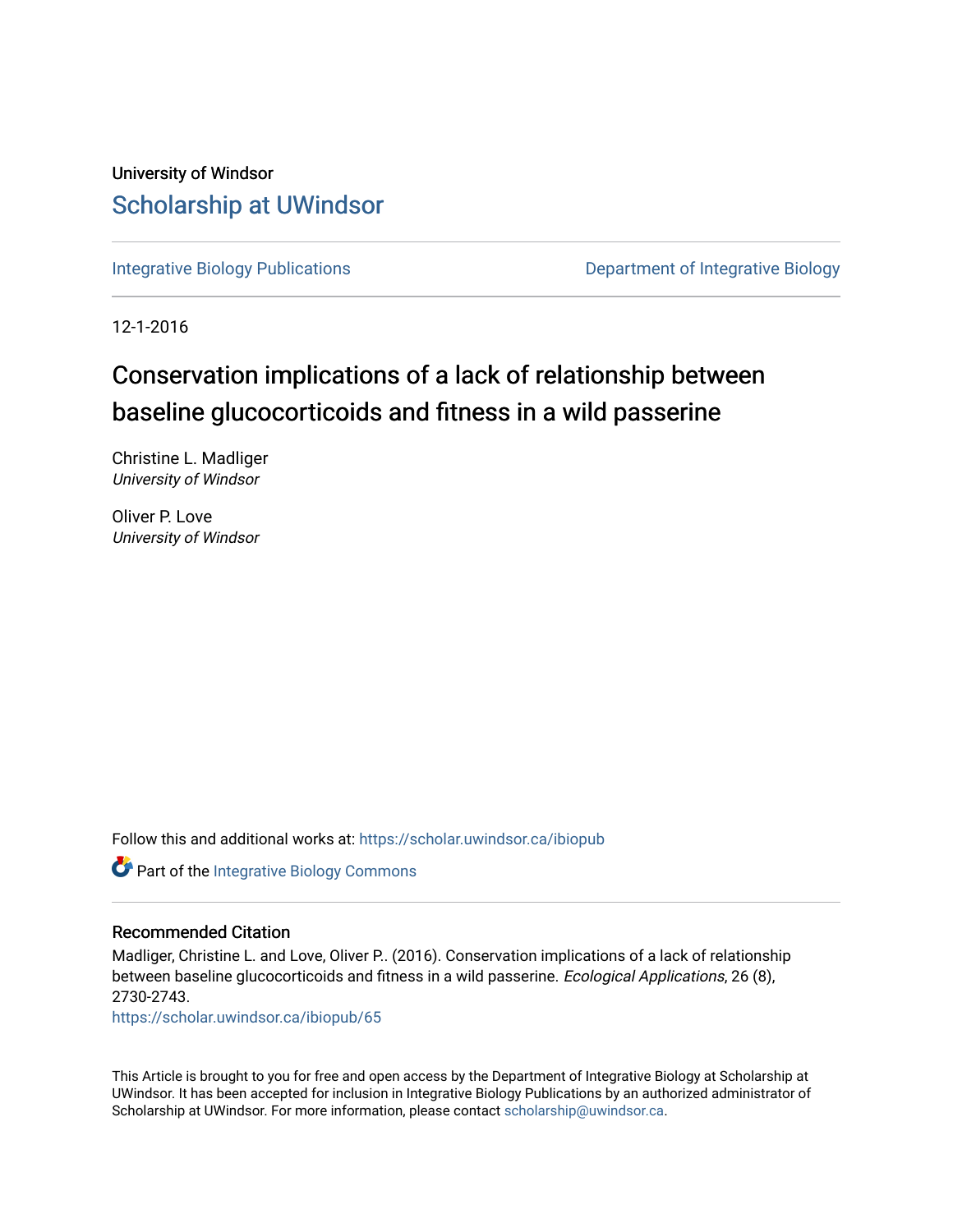## University of Windsor [Scholarship at UWindsor](https://scholar.uwindsor.ca/)

[Biological Sciences Publications](https://scholar.uwindsor.ca/biologypub) **Department of Biological Sciences** 

2016

# Conservation implications of a lack of relationship between baseline glucocorticoids and fitness in a wild passerine

Christine L. Madliger University of Windsor

Oliver P. Love University of Windsor

Follow this and additional works at: [https://scholar.uwindsor.ca/biologypub](https://scholar.uwindsor.ca/biologypub?utm_source=scholar.uwindsor.ca%2Fbiologypub%2F1054&utm_medium=PDF&utm_campaign=PDFCoverPages) 

Part of the [Biology Commons](http://network.bepress.com/hgg/discipline/41?utm_source=scholar.uwindsor.ca%2Fbiologypub%2F1054&utm_medium=PDF&utm_campaign=PDFCoverPages) 

### Recommended Citation

Madliger, Christine L. and Love, Oliver P., "Conservation implications of a lack of relationship between baseline glucocorticoids and fitness in a wild passerine" (2016). Ecological Applications, 26, 8, 2732-2745.

[https://scholar.uwindsor.ca/biologypub/1054](https://scholar.uwindsor.ca/biologypub/1054?utm_source=scholar.uwindsor.ca%2Fbiologypub%2F1054&utm_medium=PDF&utm_campaign=PDFCoverPages)

This Article is brought to you for free and open access by the Department of Biological Sciences at Scholarship at UWindsor. It has been accepted for inclusion in Biological Sciences Publications by an authorized administrator of Scholarship at UWindsor. For more information, please contact [scholarship@uwindsor.ca.](mailto:scholarship@uwindsor.ca)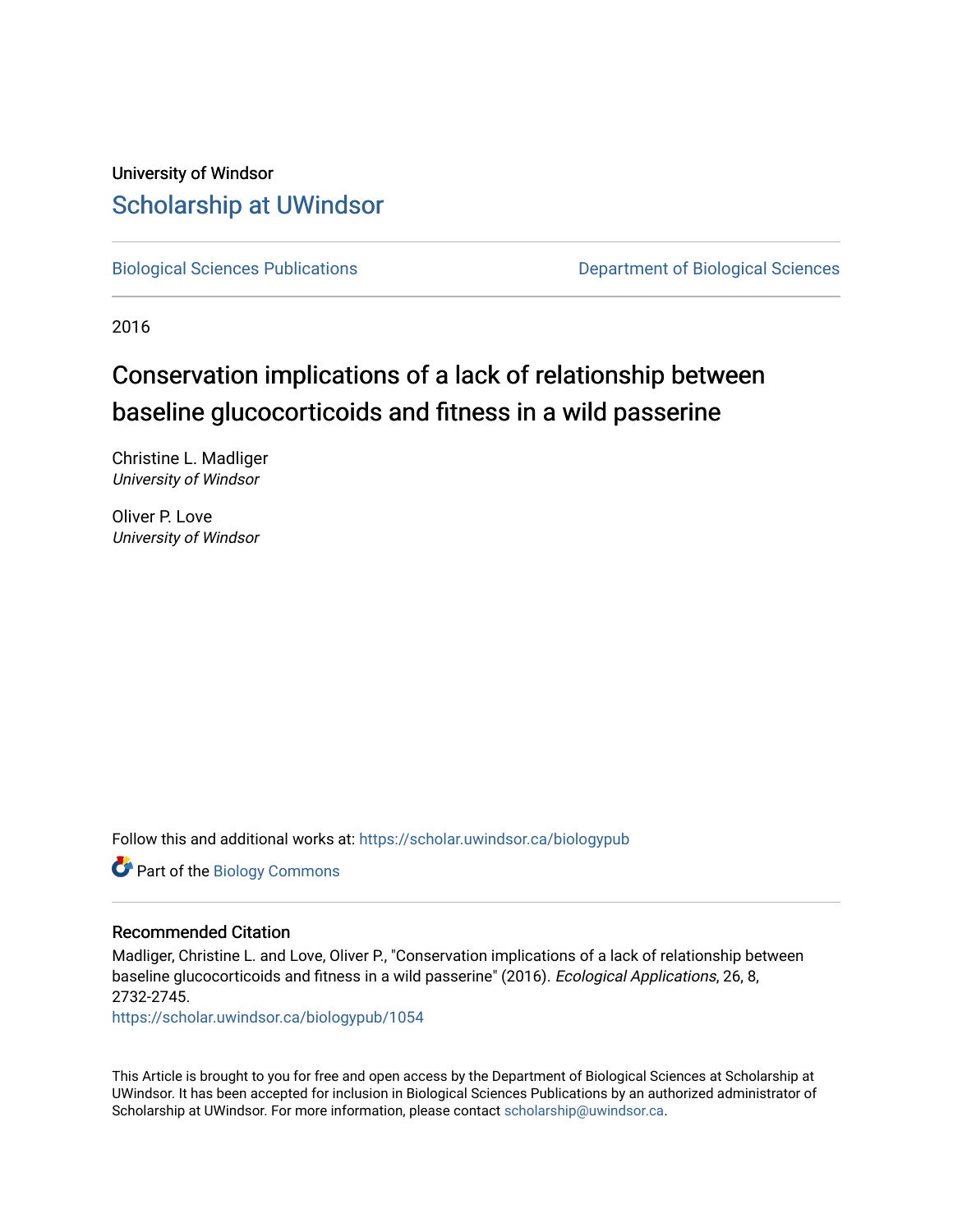## Conservation implications of a lack of relationship between baseline glucocorticoids and fitness in a wild passerine

CHRISTINE L. MADLIGER<sup>1,3</sup> AND OLIVER P. LOVE<sup>1,2</sup>

1*Department of Biological Sciences, University of Windsor, 401 Sunset Avenue, Windsor, Ontario N9B 3P4 Canada* 2*Great Lakes Institute for Environmental Research, University of Windsor, 401 Sunset Avenue, Windsor, Ontario N9B 3P4 Canada*

*Abstract*. The application of physiological measures to conservation monitoring has been gaining momentum and, while a suite of physiological traits are available to ascertain disturbance and condition in wildlife populations, glucocorticoids (i.e., GCs; cortisol and corticosterone) are the most heavily employed. The interpretation of GC levels as sensitive indicators of population change necessitates that GCs and metrics of population persistence are linked. However, the relationship between GCs and fitness may be highly contextdependent, changing direction, or significance, depending on the GC measure, fitness metric, life history stage, or other intrinsic and extrinsic contexts considered. We examined the relationship between baseline plasma corticosterone (CORT) levels measured at two periods of the breeding season and three metrics of fitness (offspring quality, reproductive output, and adult survival) in female Tree Swallows (*Tachycineta bicolor*). Specifically, we investigated whether (1) a relationship between baseline CORT metrics and fitness exists in our population, (2) whether the inclusion of energetic contexts, such as food availability, reproductive investment, or body mass, could alter or improve the strength of the relationship between CORT and fitness, and (3) whether energetic contexts could better predict fitness compared to CORT metrics. Importantly, we investigated these relationships in both natural conditions and under an experimental manipulation of foraging profitability (feather clipping) to determine the influence of an environmental constraint on GC–fitness relationships. We found a lack of relationship between baseline CORT and both short- and long-term metrics of fitness in control and clipped birds. In contrast, loss in body mass over reproduction positively predicted reproductive output (number of chicks leaving the nest) in control birds; however, the relationship was characterized by a low  $R^2$  (5%), limiting the predictive capacity, and therefore the application potential, of such a measure in a conservation setting. Our results stress the importance of ground-truthing GC–fitness relationships and indicate that baseline GCs will likely not be easily employed as conservation biomarkers across some species and life history stages. Given the accumulating evidence of temporally dynamic, inconsistent, and contextdependent GC–fitness relationships, placing effort towards directly measuring fitness traits, rather than plasma GC levels, will likely be more worthwhile for many conservation endeavours.

*Key words: baseline; biomarker; conservation physiology; CORT-fitness; corticosterone; fitness; flexibility; glucocorticoid; reproductive success; survival;* Tachycineta bicolor*.*

#### **INTRODUCTION**

Conservation biologists and managers are often tasked with urgently and accurately determining how wildlife populations respond to changing environmental conditions (Angelier and Wingfield 2013, Wingfield 2013). Traditionally, demographics have been employed to monitor changes in population persistence over time; however, these approaches provide little guidance on possible mitigation strategies and require large longitudinal datasets to ensure that changes in population numbers represent significant trends (Carey 2005, Wikelski and Cooke 2006, Ellis et al. 2011). Consequently, the measurement of physiological metrics, such as hormones, metabolites, immune factors, etc., forms the

Manuscript received 8 January 2016; revised 9 June 2016; accepted 13 July 2016. Corresponding Editor: D. Brunton.

 $3\overline{E}$ -mail: [madlige@uwindsor.ca](mailto:madlige@uwindsor.ca)

foundation of the growing field of conservation physiology, which seeks to provide proactive insight into population health and condition (Wikelski and Cooke 2006, Cooke et al. 2013). One of the essential requirements of employing any physiological metric as this type of biomarker is the presence of a predictable relationship with fitness (Busch and Hayward 2009, Cooke and O'Connor 2010, Madliger and Love 2015). Without such a relationship, variation in physiology over time cannot be interpreted as a sensitive indicator of future population change; predictive capacity necessitates a linkage between physiology and the metrics that drive population persistence (Fig. 1).

Although the physiological measures available to conservation managers (see Cooke et al. 2013 for an overview) and used successfully for conservation goals (Madliger et al. 2016) are diverse, the field is currently dominated by measures of stress physiology (i.e., glucocorticoids, GCs;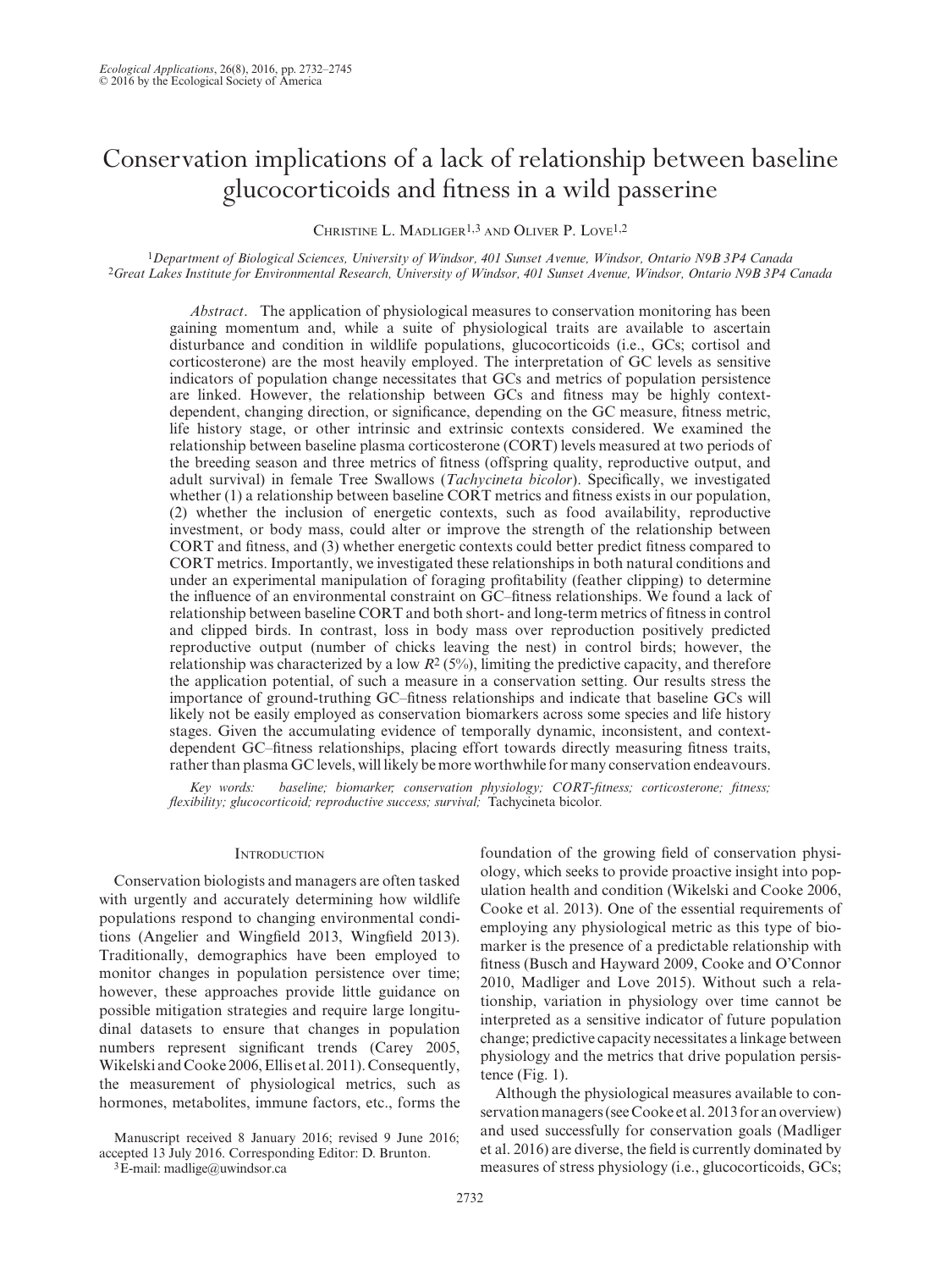

Fig. 1. Schematic displaying a hypothetical relationship between a physiological variable and fitness. Such a relationship is necessary to interpreting changes in physiology as predictive indicators of population health or persistence. It should be noted that negative, positive, and non-linear relationships would all be interpretable.

cortisol and corticosterone, CORT; Lennox and Cooke 2014). At baseline levels, GCs regulate feeding, promote regular activity patterns, and maintain energy metabolism (Landys et al. 2006). Unexpected acute perturbations result in a transient increase in GCs that mobilize energy reserves, temporarily suspend reproduction and other non-essential activities, promote subsequent foraging, and regulate immune function (Wingfield et al. 1998, Wingfield and Kitaysky 2002, Wingfield and Sapolsky 2003, Landys et al. 2006). If an organism is unable to overcome a stressful event (i.e., restore homeostasis), GCs can remain elevated for a prolonged period leading to allostatic overload with negative consequences for reproductive activities, foraging, immunity, vigilence, and/or survival (Korte et al. 2005, McEwen and Wingfield 2010). Overall, GC levels are expected to parallel energetic demand (i.e., allostatic load; Wingfield 2005), with recent evidence suggesting a causal link between baseline GCs and reproductive investment, likely mediated through behavior or metabolism (Cook et al. 2011, Ouyang et al. 2011, 2013*a*, Love et al. 2014).

Much of the application of GCs in the context of conservation has been based on the assumption of a negative relationship between baseline levels and fitness (Bonier et al. 2009*a*, Busch and Hayward 2009), with higher baseline levels correlating with lower condition, reproductive success, and/or survival probability (Bonier et al. 2009*a*). Although this relationship, formally known as the "CORT–fitness hypothesis" (Bonier et al. 2009*a*), has been investigated relatively extensively by ecological and evolutionary physiologists, results have been extremely mixed (Bonier et al. 2009*a*, Angelier et al. 2010, Breuner 2011, Crespi et al. 2013, Escribano-Avila et al. 2013, Sopinka et al. 2015). For example, Bonier et al. (2009*b*) found that the relationship between baseline GCs and reproductive success in female Tree Swallows (*Tachycineta bicolor*) switched from negative during the early breeding (incubation) stage to positive during the offspring provisioning stage. This discrepancy is likely a reflection of the role of GCs in promoting foraging; when the fitness value of a reproductive attempt is high (e.g., late in a reproductive attempt), increases in GCs will promote allocation of resources towards the breeding attempt leading to a positive relationship between GCs and fitness (Bonier et al. 2009*a*, *b*, 2011, Breuner 2011). In contrast, when the fitness value of a reproductive attempt is low (e.g., early in reproduction), increases in GCs are more likely to interfere with successful reproduction (Bonier et al. 2009*a*, *b*, 2011, Breuner 2011). While some support for this idea exists (Love et al. 2004, Bókony et al. 2009, Bonier et al. 2011, Escribano-Avila et al. 2013), it is not yet clear how well it explains discrepancies across the entire range of GC–fitness investigations.

It is also possible that context-dependent GC–fitness relationships may be causing much of the ambiguity in results (Breuner 2011, Crespi et al. 2013, Jaatinen et al. 2013, Madliger and Love 2014). For example, Ebensperger et al. (2013) could not detect a relationship between fecal GCs and survival in degus (*Octodon degus*), but levels did predict whether females would produce a second litter, illustrating the importance of investigating multiple fitness metrics simultaneously. Other contexts, such as sex and environmental quality, have also proven to be important. For instance, Angelier et al. (2010) found a negative relationship between baseline GCs and 5-yr reproductive output in male, but not female, Blackbrowed Albatross (*Thalassarche melanophris*). Similarly, D'Alba et al. (2011) found that a negative GC–fitness relationship was only evident in Common Eiders (*Somateria mollissima*) nesting in poorer, exposed sites as compared to sheltered sites. Finally, the modulation of GC levels across demanding time periods may better predict fitness outcomes than static (single-point) measures (Love and Williams 2008, Williams 2008, Ouyang et al. 2011, Love et al. 2014). For example, a manipulation of brood size in Tree Swallows indicated that the change in baseline plasma GCs over reproduction, but not static measures, could positively predict maternal foraging rates and subsequent fledging success (Bonier et al. 2011). In other words, initial physiological state may influence the subsequent response to environmental constraint or reproductive demand (Ouyang et al. 2011, 2013*b*, Arlettaz et al. 2014, Love et al. 2014). This possibility has important consequences for management applications as it would necessitate the collection of two or more measurements of GCs across time to infer population health or persistence. Overall, context-dependent GC–fitness relationships have important implications for employing GC levels in conservation, as levels will need to be interpreted differently depending on intrinsic and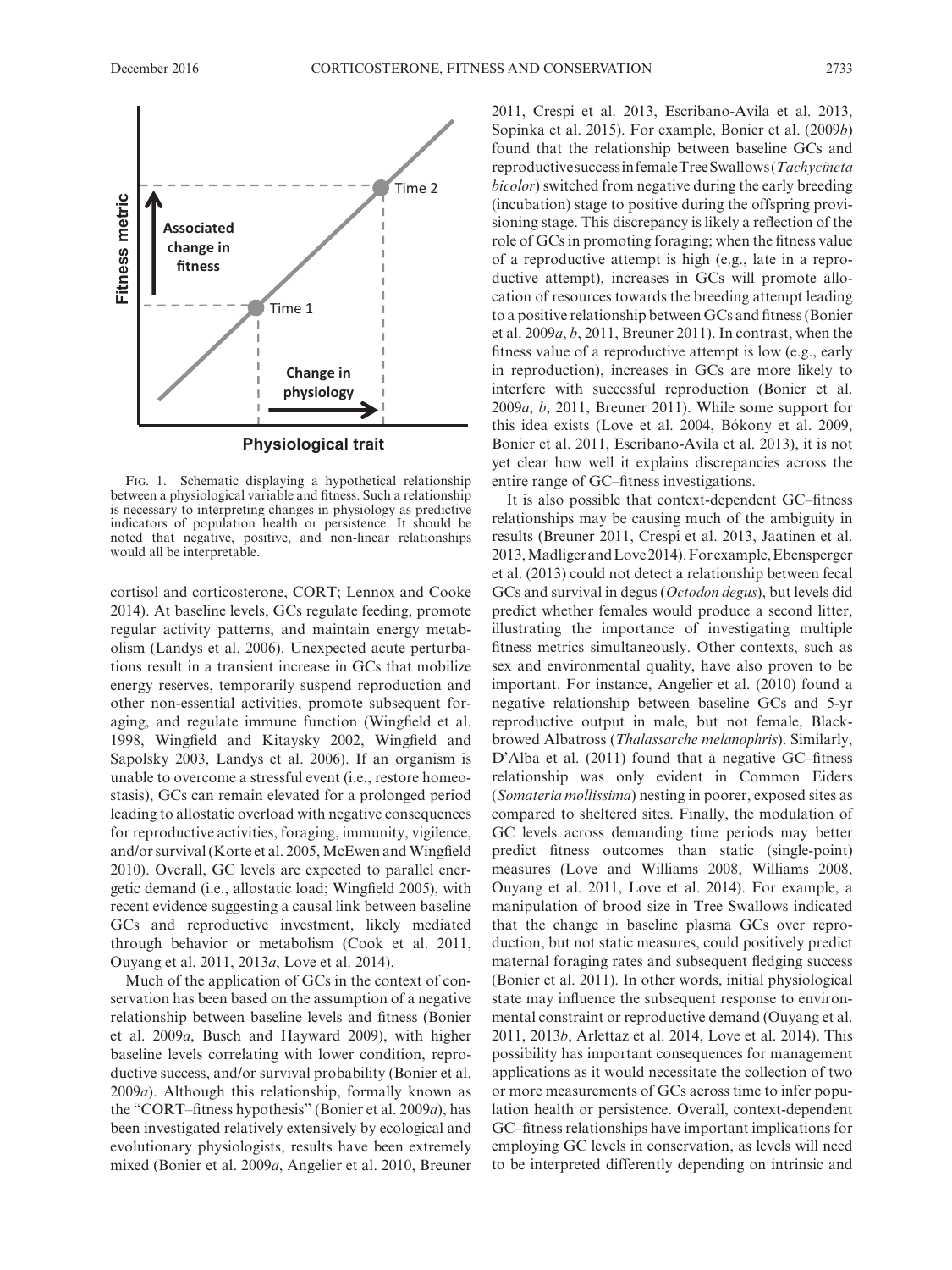extrinsic factors, and in relation to different fitness metrics (e.g., current reproductive success vs. survival probability; Madliger and Love 2014).

We used an explicit, context-dependent approach to investigate the relationship between baseline (plasma) GC levels and fitness in female Tree Swallows over three years. We measured baseline CORT at two different stages of reproduction (late incubation and mid-offspring provisioning) and assessed the relationship of each measure, as well as the change in CORT over the season, with three distinct metrics of fitness: (1) reproductive output, (2) offspring quality, and (3) survival probability. Moreover, we determined whether the inclusion of additional contexts such as food availability, reproductive investment, or body mass could alter the CORT–fitness relationship, or whether any of these contexts were able to better predict fitness than CORT measures. Finally, we included an experimental manipulation of foraging profitability (feather clipping) to examine whether the CORT–fitness relationship changes when individuals are pushed outside of expected environmental conditions.

We predicted that the CORT–fitness relationship would change from negative during incubation to positive during nestling provisioning in the control group (i.e., under natural conditions), in line with the increase in brood value over the reproductive period and the role of GCs in promoting allocation of resources to reproduction (Bonier et al. 2011). In contrast, we predicted that the CORT–fitness relationship would remain negative at the nestling provisioning stage in the clipped group as we expected the individuals with the highest CORT levels would be those most negatively impacted by the decline in foraging profitability and also the least able to successfully raise offspring or survive to the following year. We also predicted that the change in baseline CORT over the reproductive season would be positively related to fitness in control birds. By examining contexts such as reproductive stage, GC metric, fitness metric, energetic contexts, and environmental quality, we can better assess when, and how, GC levels may predict population-level demographic consequences. Such an approach is essential to determining the applicability of GC levels as conservation biomarkers and is currently considered one of the highest priority questions in the field of conservation physiology (Cooke 2014).

#### **METHODS**

#### *Study species*

Tree Swallows are small, migratory passerines that readily breed in artificial boxes. The species represents a model organism that has been heavily studied in the context of life-history tradeoffs, ecological requirements, toxicology, and immune responses (Jones 2003). Tree Swallows are aerial insectivores, a guild of birds which feed on flying insects, that has shown precipitous declines in North America (Nebel et al. 2010). Although they are

an abundant, widespread member of this group, they have nonetheless declined by 2.5% per annum over the past 20 years (McCracken 2008), with some populations declining more rapidly (Paquette et al. 2014). Our study population is located in an area of southern Ontario, Canada, that is characterized by agricultural expansion and loss of wetland habitat similar to the alterations that this species would be exposed to across a large proportion of its range. As such, it is an ideal species to investigate relationships between physiology and fitness and to draw conclusions about how changes in environmental quality on the breeding grounds may lead to demographic consequences for aerial insectivores.

#### *Nest monitoring and sampling protocol*

We monitored breeding attempts of pairs of Tree Swallows in a nest box colony located in southern Ontario, Canada, from 2010 to 2014. In total, our study area consists of 175 nest boxes located across two conservation sites 4 km apart: Taquanyah Conservation Area (42°57′ N, 79°54′W) and Ruthven Park National Historic Site (42°58′ N, 79°52′ W). Boxes are located adjacent to and within a variety of landscapes including active agricultural fields, roadways, fallow fields, cattle pastures, and riparian areas along the Grand River. We checked boxes once daily and recorded date of the first egg laid, clutch size, egg masses, hatching success, and the number of offspring that successfully left the nest (fledging success). We also recorded the mass of each nestling at 6 and 12 d of age. The summed nestling mass measurements taken at 12 d of age were used as our estimate of brood mass. At this point in time, nestlings can have masses equal or greater to adults (Quinney et al. 1986, McCarty 2001). Overall, nestling growth can influence post-fledging survival, with chicks with delayed or interrupted growth showing diminished long-term survival (McCarty 2001).

We focused on females in our study because they are the sole incubators and the most accessible sex throughout reproduction. Females were captured at their nest box at two time periods: (1) late incubation (10 d after clutch completion) and (2) mid-nestling provisioning (12 d posthatch). Females were blood-sampled through puncture of the brachial (wing) vein to obtain <150 μL of blood (i.e., <10% of total blood volume). Blood samples were obtained between 08:00 and 12:00 to control for diel changes in baseline CORT values and within 2 min of trapping a bird in the nest box to ensure acquisition of baseline samples (Romero and Reed 2005). We also recorded mass, wing length, and age, and visually scored fat and muscle condition. Female Tree Swallows in their first year are characteristically brown in color, while females aged 2 yr or older are iridescent blue-green (Hussell 1983). We also gave unbanded birds a federal numbered band (Canadian Wildlife Service Permit: 10,808). Finally, we determined return rates for each female to serve as a proxy for survival probability. Tree Swallows live an average of 2.7 yr and to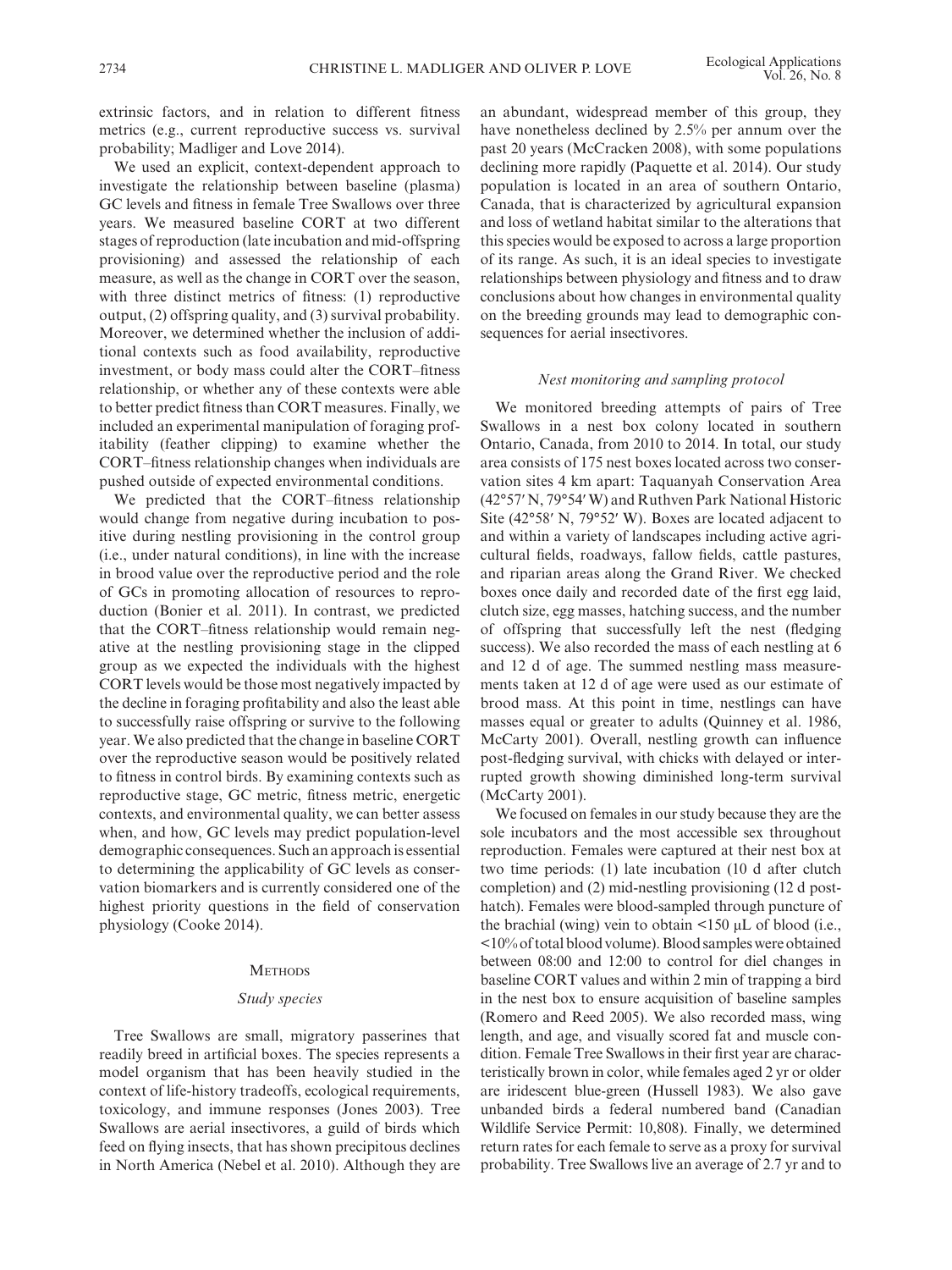a maximum of 12 yr (Winkler et al. 2011). Ninety-five percent of birds that fledge at least one offspring will return to the same breeding site in the subsequent year (many to the exact same nest box), and even after complete nest failure, females are still 72% likely to return to the same breeding site (Winkler et al. 2004). As a result, we considered return rates to be valid proxies for female survival in this species due to their extremely high level of philopatry (Winkler et al. 2004).

We also monitored food availability throughout the reproductive period using four-sided, commercially available malaise traps. In total, we used five traps across our study sites. Our sampling protocol has been described and supported for use in Tree Swallows in detail elsewhere (Madliger et al. 2015). Briefly, we calculated the average insect (dry) biomass (as per Hussell and Quinney 1987) that was available over the most demanding stage of the nestling provisioning period (day 5–10; McCarty 2001) for each individual as our measure of food availability for subsequent analyses.

#### *Manipulation of foraging profitability*

In 2011, we used a feather clipping manipulation to decrease foraging profitability (Winkler and Allen 1995) and therefore simulate an unexpected decline in habitat quality in the context of food availability (Madliger et al. 2015). We clipped four flight feathers at the base of the feather on each wing (i.e., every other primary flight feather) of 33 females (Winkler and Allen 1995, Ardia and Clotfelter 2007; control, *n* = 38). This level of feather clipping causes a handicap in this species by increasing the energetic cost of flight (Winkler and Allen 1995, Ardia and Clotfelter 2007), leading to decreased foraging rate (Winkler and Allen 1995, Patterson et al. 2011, Madliger et al. 2015) and lower body condition compared to control birds (Ardia and Clotfelter 2007, Patterson et al. 2011). In addition, this manipulation increased baseline GCs over reproduction and led to the clipped group having higher average levels of GCs compared to control birds at the nestling provisioning stage in our population (Madliger et al. 2015). We performed this manipulation at the late incubation stage, immediately following acquisition of the first blood sample. All other birds were handled in the same way, but no flight feathers were clipped. Only females aged 2 yr or older were included in the clipping manipulation due to a considerably smaller number of 1-yr-old females across our sites. Females faced this handicap for two weeks before the nestling provisioning blood sample was obtained and remained feather clipped until the natural moult that follows breeding (prior to migration to wintering grounds; Stutchbury and Rohwer 1990). We recorded no instances of nest abandonment as a result of the manipulation. All manipulation and monitoring protocols were approved by the University of Windsor's Animal Care Committee (AUPP #10-10) and the Canadian Wildlife Service (Permit CA 0266).

#### *Corticosterone assay*

We stored blood samples on ice for up to 5 h and then centrifuged to separate plasma. Plasma was stored at −80°C until assay. We measured non-extracted levels of baseline CORT (the primary GC in avian species) in plasma using a Corticosterone Enzyme-linked Immunoabsorbent Assay (EIA; Assay Designs, Ann Arbor, Michigan, USA, catalog #901-097) that has been validated in our lab (Love and Williams 2008) and used extensively in passerines (e.g., Breuner et al. 2006, Wada et al. 2007, Zhang et al. 2011, Rivers et al. 2012). Samples were run in triplicate at a total volume of 100 μL with 1:40 dilution and 1.5% steroid displacement buffer (SDB). We calculated the detection limit of the assay as 0.74 ng/mL (as per the manufacturer's method). Of 442 total plasma samples analyzed, 24 fell below that value and were assigned the value of the detection limit. Intra-assay variation was 7.7%, 8.0%, and 10.3% in 2010, 2011, and 2012, respectively. Inter-assay variation was 6.7%, 13.3%, and 6.0% in 2010, 2011, and 2012, respectively (calculated from control samples of spiked laying hen plasma; one control run in triplicate per assay plate). Raw CORT values were: incubation, 0.74–9.47 ng/mL; nestling provisioning, 0.74–12.47 ng/mL.

#### *Statistical analyses*

We analyzed whether measures of baseline CORT could predict fitness metrics in clipped and control birds separately to allow for conclusions about how the relationship may be different when individuals are faced with an unexpected change in environmental quality (i.e., feather clipping). Specifically, we used three metrics representing different components of fitness as dependent variables, each analyzed separately. First, we calculated offspring quality as the residual of brood mass (calculated as the total mass, g, of all chicks in the nest at 12 d of age) on number of chicks. Residual brood mass provides a measure of offspring quality that is uncorrelated with the number of offspring (output), where individuals with heavier than average offspring for a given brood size can be discerned from those with smaller than average offspring. Second, we used the total number of offspring that successfully fledged from a nest as a measure reproductive output. Third, adult survival probability was recorded as 0 for birds that were not subsequently recorded as returning to the breeding site and as 1 for birds that returned to the breeding site in a subsequent year.

We used three metrics of baseline CORT as independent variables: (1) late incubation CORT, (2) midnestling provisioning CORT, and (3) percentage of change in CORT over the reproductive season, calculated as the absolute difference in CORT levels divided by the incubation CORT level. We used the percent change in CORT, rather than the absolute difference, to better take into account the overall degree of change. We also included the percent change in body mass over the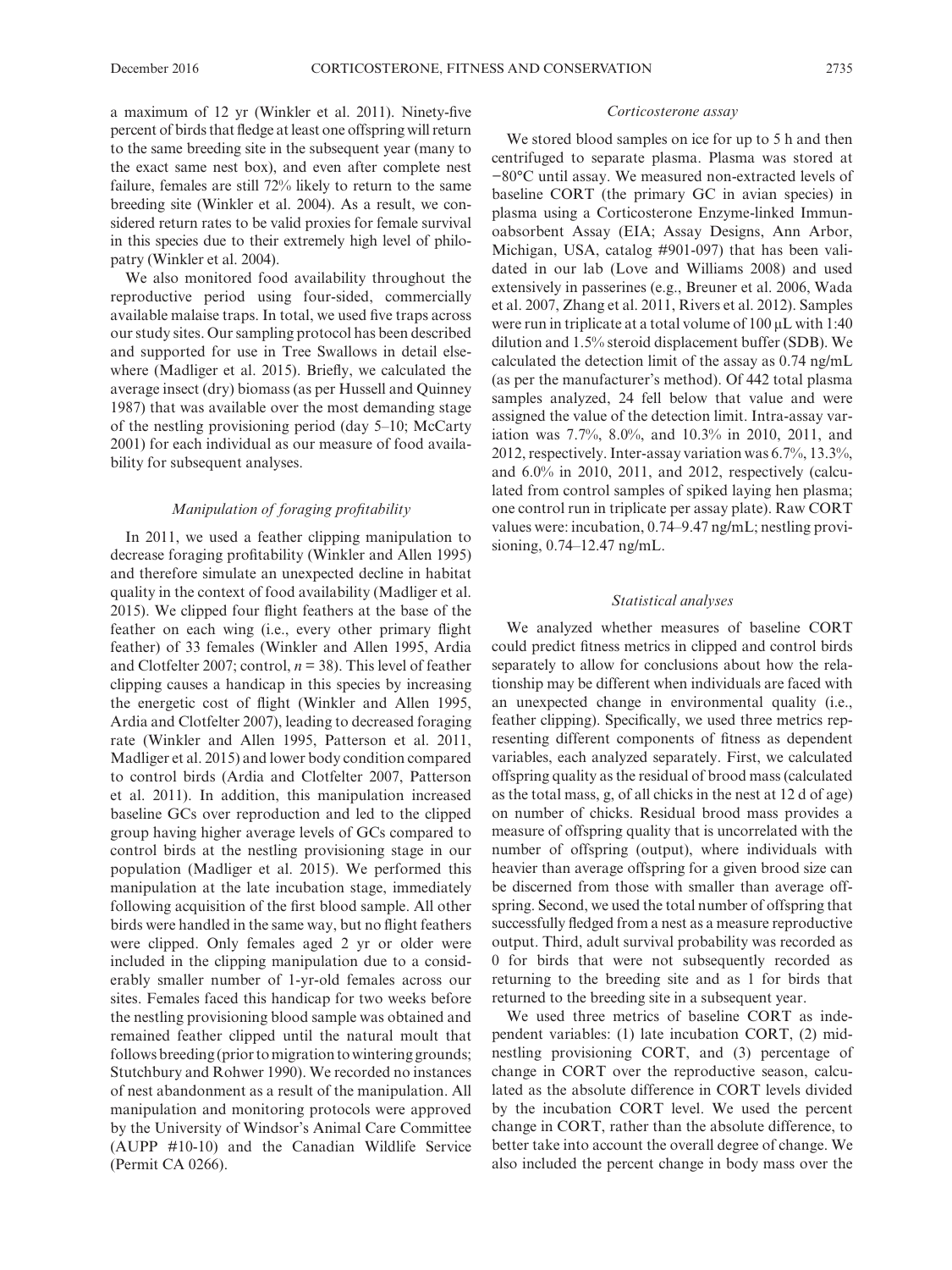reproductive season as an energetic context. For withinseason fitness metrics (reproductive output and offspring quality), we also included insect biomass over each female's peak offspring provisioning period as a measure of food availability. For the survival analyses, we included number of offspring fledged as an additional independent variable to represent previous reproductive investment. All analyses included site (random) and lay date (fixed) as covariates. Since Tree Swallow reproductive performance declines over the season (Stutchbury and Robertson 1988), including lay date allowed us to control for the potential influences of timing on fitness outcomes. Lay date was standardized to represent a relative lay date within each year (by subtracting the average) to make the timing of reproduction comparable across years. In addition, in control analyses  $(n = 122)$ , which included three years of data, we included year and individual ID as random effects. In contrast, analyses in the clipped group included only one year of data (*n* = 33). Analyzing control birds within only a single year (i.e., investigating whether treatment specifically alters the CORT–fitness relationship) provided similar results to the multi-year analysis across all three CORT metrics. As such, we subsequently only provide results for the full analyses. We checked for collinearity of independent variables by calculating variance inflation factors (VIFs). Due to a high correlation between the change in CORT and the single time-point CORT measures  $(R > 0.70)$ , we did not construct any models with both variables included simultaneously. All other VIFs were below 1.40.

We used AIC (Akaike's information criterion) to perform model selection and determine which physiological or other contexts were best able to predict shortand long-term fitness metrics. More specifically, we used  $AIC<sub>c</sub> (AIC corrected for small sample size) values to cal$ culate  $\Delta AIC_c$ , Akaike's weights (ω), and cumulative weights, allowing us to determine the best-supported models from our candidate sets. Each fitness metric was analyzed separately in each treatment group (i.e., we performed a total of six analyses). Each candidate set included 20 models; we used an all-subsets approach, except (as outlined previously) the percent change in CORT was never included in a model with either incubation CORT or nestling provisioning CORT due to high collinearity. We used cumulative weights to determine 95% confidence sets of models in each analysis. A confidence set represents a list of models in which we can be 95% certain the best model from our original candidate set is included (Symonds and Moussalli 2011). Where model uncertainty was evident (i.e., when no single model could be identified as the top model), we performed multi-model inference using the 95% confidence set (Burnham and Anderson 2002). This allowed us to obtain model-averaged parameter estimates (β), unconditional standard errors, and 95% confidence intervals (Burnham and Anderson 2002, Johnson and Omland 2004). Model-averaged β-values and unconditional standard errors were calculated by weighting them

by the Akaike weights of the models included in the confidence set (Burnham and Anderson 2002).

Analyses with offspring quality as the dependent variable were completed using linear mixed effects models (LMMs); residuals were normally distributed in all cases. Analyses with reproductive output (i.e., count data) and survival probability (i.e., binary data) as dependent variables were completed using generalized linear mixed effects models (GLMMs). In the case of survival probability, we used a binomial distribution and a logit-link function. For reproductive output, we used a Poisson distribution and a log-link function. All continuous covariates were mean-centered (Bolker et al. 2009). Analyses were completed in R (R Development Team 2015) using the lme4 package with the lmer and glmer function (Bates et al. 2015). Marginal and conditional *R*2 of LMMs and GLMMs were calculated with the package MuMIN with the function rsquared.glmm (Barton 2015).

#### **RESULTS**

In the analyses investigating which CORT metrics and other energetic contexts (food availability, reproductive investment, mass loss) predicted fitness in control birds, the null model was among the best supported models in both the offspring quality and the survival analyses (Table 1). There was considerable model uncertainty with 11 and 15 models included in the 95% confidence sets of the offspring quality and survival analyses, respectively. For all CORT and energetic variables, parameter estimates were very low and 95% confidence intervals crossed zero, indicating a lack of association of the variables investigated with both offspring quality and adult survival (Table 2). In contrast, the model composed of only percent change in body mass represented the best supported model in the analysis of reproductive output (Table 1). More specifically, greater losses of body mass were associated with a greater number of successfully fledged offspring (Fig. 2); however, the marginal *R*2 of the relationship was only 0.05 indicating a large degree of unexplained variance. The 95% confidence set included 14 models, and all other variables investigated showed no association with reproductive output (Table 2).

In contrast to control birds, the top model for reproductive output in the clipped group was the null model (Table 3). The 95% confidence set included 14 models, and confidence intervals of all variables crossed zero, indicating poor precision of parameter estimation and a lack of association between energetic and CORT metrics and the number of offspring produced (Table 4). In terms of offspring quality in the clipped group, the models containing single or multiple CORT metrics represented the best supported models (Table 3). However, there was considerable model uncertainty and all variables included in the 95% confidence set had confidence intervals that crossed zero (Table 4). Similarly, in the survival analysis, the best supported model contained only the percent change in CORT and represented the only model in the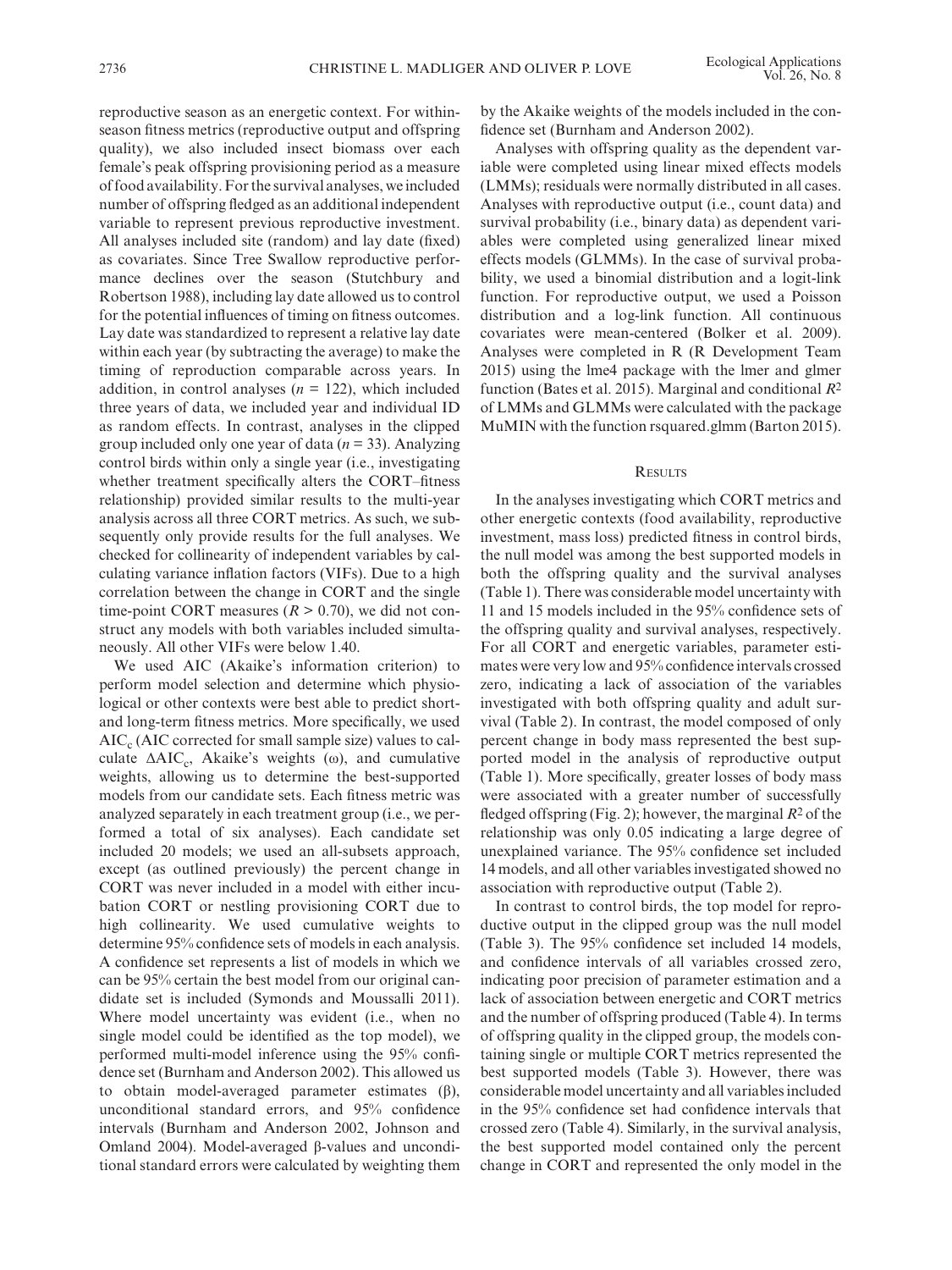| Model variables                 | $AIC_c$ | $\triangle AIC_c$ | $\omega$ | $Cum. \omega$ | $R^2$ |
|---------------------------------|---------|-------------------|----------|---------------|-------|
| (a) Offspring fledged (output)  |         |                   |          |               |       |
| ${\rm mass}\Delta$              | 476.63  | 0.00              | 0.28     | 0.28          | 0.05  |
| mass∆, CORT1                    | 478.73  | 2.10              | 0.10     | 0.37          | 0.05  |
| CORT $\Delta$ , mass $\Delta$   | 478.77  | 2.14              | 0.10     | 0.47          | 0.05  |
| mass $\Delta$ , CORT2           | 478.86  | 2.23              | 0.09     | 0.56          | 0.05  |
| mass $\Delta$ , food            | 478.88  | 2.25              | 0.09     | 0.65          | 0.05  |
| Null (lay date, ID, site, year) | 479.19  | 2.56              | 0.08     | 0.73          | 0.01  |
| mass $\Delta$ , CORT1, CORT2    | 480.96  | 4.33              | 0.03     | 0.76          | 0.05  |
| mass $\Delta$ , food, CORT1     | 481.02  | 4.39              | 0.03     | 0.79          | 0.05  |
| CORTA, massA, food              | 481.05  | 4.43              | 0.03     | 0.82          | 0.05  |
| $mass\Delta$ , food, CORT2      | 481.15  | 4.52              | 0.03     | 0.85          | 0.05  |
| <b>CORTA</b>                    | 481.34  | 4.72              | 0.03     | 0.88          | 0.01  |
| CORT <sub>2</sub>               | 481.36  | 4.74              | 0.03     | 0.90          | 0.01  |
| food                            | 481.39  | 4.76              | 0.03     | 0.93          | 0.01  |
| CORT1                           | 481.40  | 4.77              | 0.03     | 0.95          | 0.01  |
| (b) Offspring quality           |         |                   |          |               |       |
| Null (lay date, ID, site, year) | 874.82  | 0.00              | 0.30     | 0.30          | 0.25  |
| <b>CORTA</b>                    | 876.13  | 1.31              | 0.16     | 0.46          | 0.25  |
| CORT2                           | 876.53  | 1.71              | 0.13     | 0.58          | 0.22  |
| CORT1                           | 876.89  | 2.07              | 0.11     | 0.69          | 0.24  |
| $mass\Delta$                    | 877.62  | 2.80              | 0.07     | 0.76          | 0.28  |
| CORT1, CORT2                    | 878.57  | 3.75              | 0.05     | 0.81          | 0.22  |
| CORTA, massA                    | 879.01  | 4.19              | 0.04     | 0.85          | 0.28  |
| mass $\Delta$ , CORT2           | 879.40  | 4.58              | 0.03     | 0.88          | 0.25  |
| food                            | 879.50  | 4.68              | 0.03     | 0.91          | 0.31  |
| mass $\Delta$ , CORT1           | 879.71  | 4.89              | 0.03     | 0.93          | 0.27  |
| CORTA, food                     | 880.93  | 6.11              | 0.01     | 0.95          | 0.31  |
| (c) Survival                    |         |                   |          |               |       |
| Null (lay date, ID, site, year) | 174.54  | 0.00              | 0.22     | 0.22          | 0.01  |
| ${\rm mass}\Delta$              | 175.83  | 1.29              | 0.12     | 0.34          | 0.02  |
| fledged                         | 176.53  | 1.99              | 0.08     | 0.42          | 0.01  |
| CORT1                           | 176.56  | 2.02              | 0.08     | 0.50          | 0.01  |
| <b>CORTA</b>                    | 176.62  | 2.08              | 0.08     | 0.58          | 0.01  |
| CORT <sub>2</sub>               | 176.68  | 2.14              | 0.08     | 0.66          | 0.01  |
| CORT∆, mass∆                    | 177.95  | 3.41              | 0.04     | 0.70          | 0.02  |
| $mass\Delta$ , CORT1            | 177.95  | 3.42              | 0.04     | 0.74          | 0.02  |
| $mass\Delta$ , fledged          | 177.98  | 3.44              | 0.04     | 0.78          | 0.02  |
| mass $\Delta$ , CORT2           | 178.00  | 3.46              | 0.04     | 0.82          | 0.02  |
| fledged, CORT1                  | 178.59  | 4.05              | 0.03     | 0.85          | 0.01  |
| $CORTA$ , fledged               | 178.64  | 4.10              | 0.03     | 0.88          | 0.01  |
| fledged, CORT2                  | 178.70  | 4.17              | 0.03     | 0.90          | 0.01  |
| CORT1, CORT2                    | 178.72  | 4.19              | 0.03     | 0.93          | 0.01  |
| CORTA, massA, fledged           | 180.14  | 5.61              | 0.01     | 0.95          | 0.02  |

Table 1. Summary of confidence (95%) set of models predicting fitness metrics in female tree swallows in control birds (*n* = 122).

*Notes:* The summary provides AIC values corrected for small sample size (AIC<sub>c</sub>),  $\triangle AIC_c$ , Akaike weight ( $\omega$ ), cumulative Akaike weights (cum.  $\omega$ ), and conditional  $R^2$  for each model. Abbreviations are as follows: bation to nestling provisioning, CORT1 is baseline CORT at the incubation stage, CORT2 is baseline CORT at the nestling provisioning stage, CORTΔ is percent change in CORT from incubation to nestling provisioning, food is average insect biomass (food availability) during peak nestling provisioning, and fledged is the number of offspring fledged (see *Methods* for details). All models included lay date as a fixed effect, and female ID, site, and year as random effects.

candidate set ranking higher than the null (Table 3). Again, there was model uncertainty with 13 models constituting the 95% confidence set. Model-averaged parameter estimates and confidence intervals indicate that all variables investigated show a lack of association with survival probability (Table 4).

#### **DISCUSSION**

We used an integrative and environmentally relevant, context-dependent approach to examine the relationship between baseline GC levels and multiple fitness metrics in a declining aerial insectivore. Coupling this contextdependent approach with a multi-year dataset and an experimental manipulation of environmental quality, we were able to assess whether GC measures may be useful as broader conservation biomarkers. We found no relationships between baseline CORT metrics and any shortor longer-term fitness component that we measured in breeding female Tree Swallows. More specifically, baseline CORT at the incubation and at the nestling provisioning stage, and the change in CORT over the reproductive season, failed to predict key components of fitness, namely offspring quality, reproductive output, and adult survival probability. Importantly, this was the case under both natural conditions and when females were faced with an unexpected, experimentally induced decrease in foraging profitability during the nestling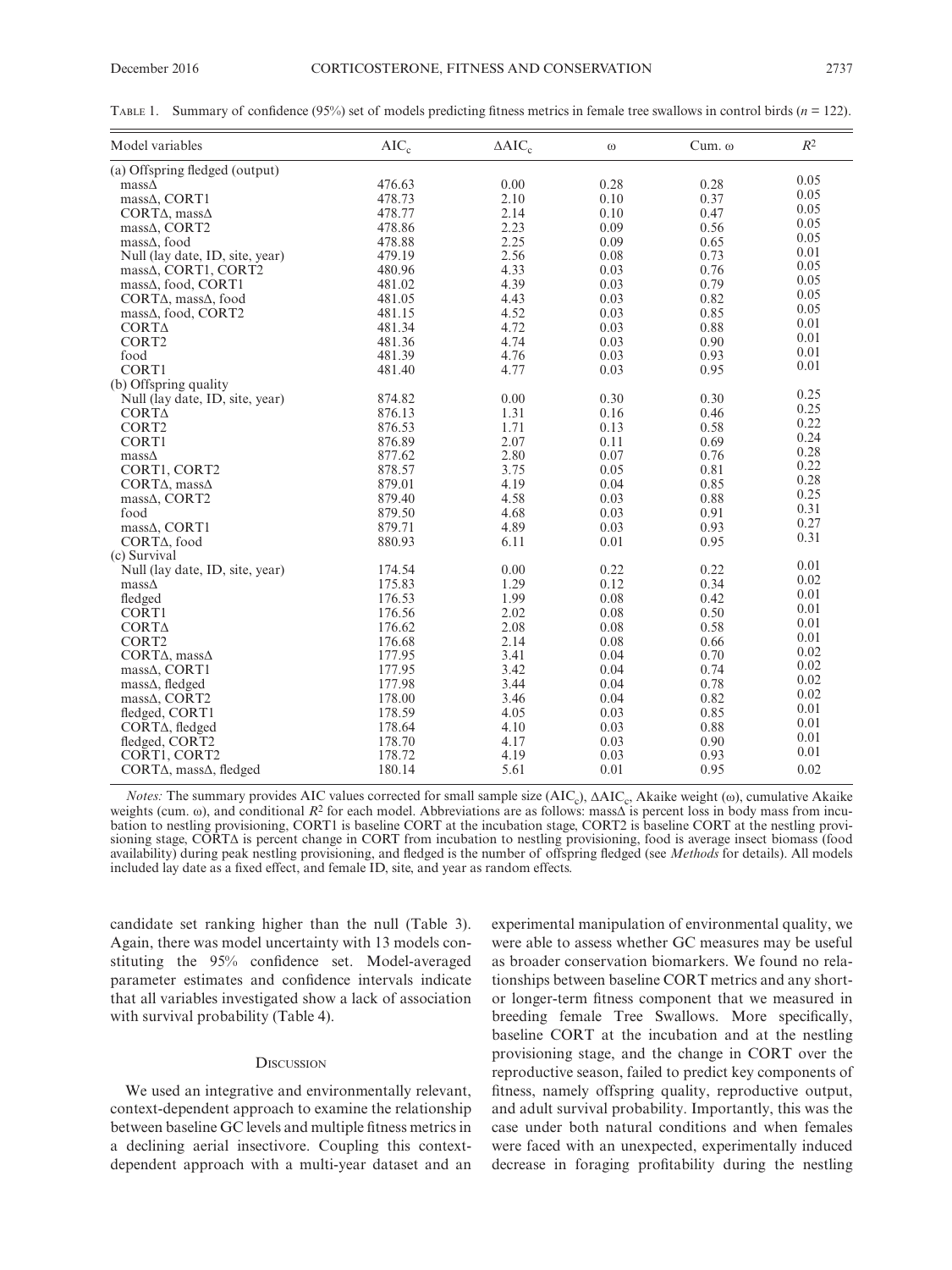|                                                                   |  | TABLE 2. Model-averaged parameter estimates, uncondition-   |
|-------------------------------------------------------------------|--|-------------------------------------------------------------|
|                                                                   |  | al standard errors, and 95% confidence intervals for models |
| predicting fitness of control female Tree Swallows ( $n = 122$ ). |  |                                                             |

| Variable                                                                                                      | Estimate                                                                               | Unconditional<br><b>SE</b>                     | 95% confidence<br>interval (lower,<br>upper)                                                        |
|---------------------------------------------------------------------------------------------------------------|----------------------------------------------------------------------------------------|------------------------------------------------|-----------------------------------------------------------------------------------------------------|
| CORT1<br>CORT <sub>2</sub><br><b>CORTA</b><br>food<br>lay date<br>${\rm mas}\Lambda$<br>(b) Offspring quality | (a) Offspring fledged (output)<br>0.002<br>0.0008<br>0.002<br>0.00004<br>0.008<br>0.02 | 0.01<br>0.01<br>0.02<br>0.001<br>0.006<br>0.01 | $-0.04, 0.06$<br>$-0.05, 0.04$<br>$-0.08, 0.06$<br>$-0.004, 0.005$<br>$-0.004, 0.02$<br>0.002, 0.05 |
| CORT1<br>CORT <sub>2</sub><br><b>CORTA</b><br>food<br>lay date<br>$mass\Lambda$                               | $-0.003$<br>$-0.08$<br>$-0.04$<br>$-0.005$<br>$-0.02$<br>$-0.04$                       | 0.2<br>0.22<br>0.29<br>0.02<br>01<br>0.11      | $-0.89, 0.86$<br>$-1.05, 0.40$<br>$-1.39, 1.00$<br>$-0.14, 0.02$<br>$-0.21, 0.18$<br>$-0.56, 0.02$  |
| (c) Survival<br>CORT1<br>CORT <sub>2</sub><br><b>CORTA</b><br>fledged<br>lay date<br>${\rm mass}$             | 0.007<br>$-0.0009$<br>0.006<br>$-0.01$<br>$-0.02$<br>$-0.01$                           | 0.05<br>0.04<br>0.06<br>0.07<br>0.02<br>0.03   | $-0.18, 0.25$<br>$-0.18, 0.17$<br>$-0.33, 0.26$<br>$-0.29, 0.21$<br>$-0.07, 0.03$<br>$-0.13, 0.05$  |

*Notes:* All values were calculated using models included in the 95% confidence sets, weighting by Akaike weights. Abrreviations are as follow: massΔ is percent loss in body mass from incubation to nestling provisioning, CORT1 is baseline CORT at the incubation stage, CORT2 is baseline CORT at the nestling provisioning stage, CORTΔ is percent change in CORT from incubation to nestling provisioning, food is average insect biomass (food availability) during peak nestling provisioning, and fledged is the number of offspring fledged (see *Methods* for details).

provisioning stage. In contrast, control birds that lost a greater percentage of body mass over the reproductive season raised more offspring.

#### *Lack of GC–fitness relationships*

Variation in circulating GCs is often proposed as a useful conservation biomarker of exposure to anthropogenically induced stressors (Bonier et al. 2009*a*, Busch and Hayward 2009, Baker et al. 2013, Dantzer et al. 2014). However, the lack of GC–fitness relationships we found adds to the already variable findings previously reported across populations and species (Bonier et al. 2009*a*). It has been proposed that such a high level of variability could, at least in part, be due to the presence of underlying context-dependency in GC–fitness relationships (Bonier et al. 2009*a*, Madliger and Love 2014). In our investigation, the addition of energetic contexts such as food availability, reproductive investment, and somatic investment (i.e., decline in body mass) did not improve the capacity of baseline CORT measures to predict fitness outcomes. We were also rigorous in our work by (1) limiting analyses by sex and broad age class, (2) controlling for factors such as habitat (site) and reproductive timing, and (3) explicitly investigating the



FIG. 2. Reproductive output (number of offspring fledged) in relation to percent loss in body mass over the reproductive season (from the late incubation to the mid-nestling provisioning stage) in female tree swallows  $(R^2 = 0.05)$ .

potential of varying CORT–fitness relationships across breeding stages and fitness metrics. Despite this attention to intrinsic and extrinsic context, both static measures and the change in baseline CORT over the reproductive season failed to be useful in predicting components of fitness. In theory, it is possible that additional contexts may be necessary to link baseline CORT levels and fitness. For example, as individuals are expected to alter their investment in their current brood based on their future reproductive potential, with baseline GCs potentially reflecting anticipated risks and demands during breeding, brood value may be particularly important in understanding the relationship between baseline GCs and fitness outcomes (Bókony et al. 2009). As would be the case in many conservation situations, we lacked knowledge on the specific age of each individual. We were therefore only able to partition birds into two age categories: (1) less than or equal to one year old, or (2) equal to/greater than two years, potentially encompassing ages of 2–12 years (Winkler et al. 2011) and as such, a range of potential brood values. While the possibility remains that age-related changes in baseline GCs (Angelier et al. 2006, Mateo 2006, Riechert et al. 2012, Hämäläinen et al. 2015) could influence our ability to detect a GC–fitness relationship, if fine-scale age metrics are necessary (i.e., if pooling age categories will mask a relationship between GCs and fitness), this will limit the application of the technique in many species of concern that are not easily aged in a field setting.

As is often the case regardless of whether a study is evolutionary or applied in nature, the measurement of lifetime reproductive success rather than fitness components is preferable (Newton 1989). This could therefore also be the case for properly assessing GC–fitness relationships. For example, Angelier et al. (2010) was able to predict five-year reproductive success with breeding baseline CORT levels in male Black-browed Albatross. In addition, Boonstra and Singleton (1993) found that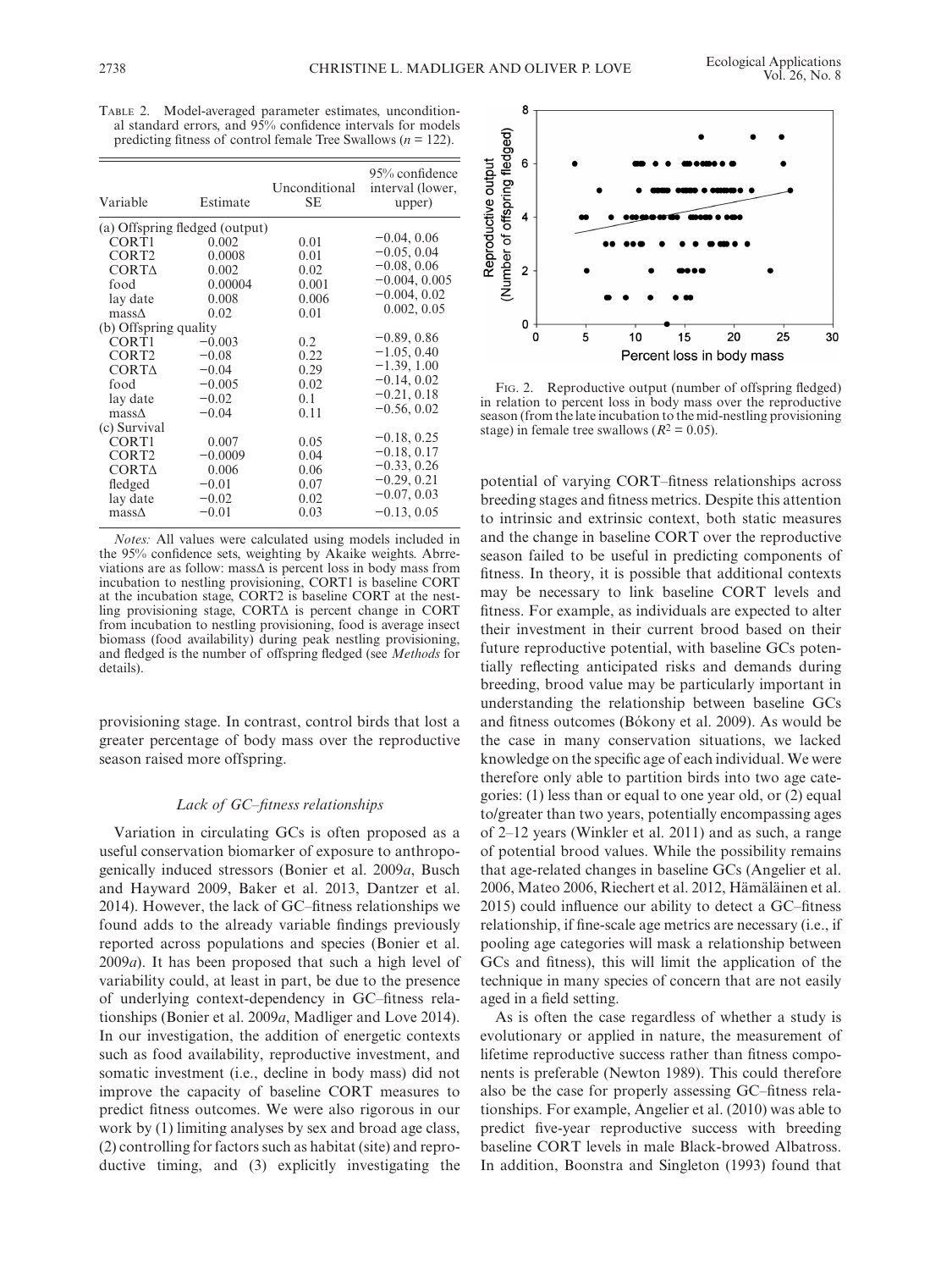Table 3. Summary of confidence (95%) set of models predicting fitness metrics in female tree swallows in feather-clipped birds  $(n = 33)$ .

| Model variables                | $AIC_c$ | $\triangle AIC_c$ | $\omega$ | $Cum. \omega$ | $R^2$  |
|--------------------------------|---------|-------------------|----------|---------------|--------|
| (a) Offspring fledged (output) |         |                   |          |               |        |
| Null (lay date $+$ site)       | 140.76  | 0.00              | 0.24     | 0.24          | 0.003  |
| ${\rm mass}\Delta$             | 141.52  | 0.76              | 0.16     | 0.40          | 0.06   |
| CORT1                          | 142.89  | 2.13              | 0.08     | 0.48          | 0.02   |
| CORTA                          | 143.24  | 2.49              | 0.07     | 0.55          | 0.01   |
| CORT2                          | 143.24  | 2.49              | 0.07     | 0.62          | 0.01   |
| food                           | 143.30  | 2.55              | 0.07     | 0.68          | 0.01   |
| mass $\Delta$ , CORT2          | 143.57  | 2.81              | 0.06     | 0.74          | 0.08   |
| mass <sub>△</sub> , CORT1      | 144.02  | 3.26              | 0.05     | 0.79          | 0.07   |
| $mass\Delta$ , food            | 144.15  | 3.39              | 0.04     | 0.83          | 0.07   |
| CORT $\Delta$ , mass $\Delta$  | 144.27  | 3.52              | 0.04     | 0.87          | 0.06   |
| CORT1, CORT2                   | 145.66  | 4.90              | 0.02     | 0.89          | 0.02   |
| food, CORT1                    | 145.67  | 4.92              | 0.02     | 0.91          | 0.02   |
| CORTA, food                    | 146.00  | 5.24              | 0.02     | 0.93          | 0.01   |
| food, CORT2                    | 146.00  | 5.24              | 0.02     | 0.94          | 0.01   |
| (b) Offspring quality          |         |                   |          |               |        |
| CORT <sub>2</sub>              | 259.62  | 0.00              | 0.25     | 0.25          | 0.25   |
| CORT1, CORT2                   | 260.18  | 0.56              | 0.19     | 0.44          | 0.28   |
| CORT1                          | 261.21  | 1.59              | 0.11     | 0.55          | 0.29   |
| CORTA                          | 261.63  | 2.02              | 0.09     | 0.64          | 0.25   |
| Null (lay date $+$ site)       | 261.68  | 2.06              | 0.09     | 0.73          | 0.22   |
| $mass\Delta$ , CORT2           | 262.02  | 2.41              | 0.07     | 0.81          | 0.25   |
| mass $\Delta$ , CORT1, CORT2   | 262.75  | 3.13              | 0.05     | 0.86          | 0.27   |
| mass∆, CORT1                   | 263.32  | 3.70              | 0.04     | 0.90          | 0.29   |
| ${\rm mass}\Delta$             | 263.67  | 4.05              | 0.03     | 0.93          | 0.22   |
| (c) Survival                   |         |                   |          |               |        |
| CORTA                          | 47.34   | 0.00              | 0.31     | 0.31          | 0.19   |
| Null (lay date $+$ site)       | 48.83   | 1.49              | 0.15     | 0.45          | 0.0004 |
| CORT1                          | 49.80   | 2.46              | 0.09     | 0.54          | 0.06   |
| CORT∆, mass∆                   | 49.91   | 2.57              | 0.08     | 0.62          | 0.21   |
| $CORTA$ , fledged              | 50.10   | 2.76              | 0.08     | 0.70          | 0.19   |
| CORT <sub>2</sub>              | 51.06   | 3.71              | 0.05     | 0.75          | 0.02   |
| $\text{mass}\Delta$            | 51.25   | 3.91              | 0.04     | 0.79          | 0.01   |
| CORT1, CORT2                   | 51.41   | 4.07              | 0.04     | 0.83          | 0.12   |
| fledged                        | 51.43   | 4.08              | 0.04     | 0.87          | 0.0006 |
| mass∆, CORT1                   | 52.49   | 5.15              | 0.02     | 0.90          | 0.07   |
| fledged, CORT1                 | 52.52   | 5.18              | 0.02     | 0.92          | 0.07   |
| CORTA, massA, fledged          | 52.92   | 5.58              | 0.02     | 0.94          | 0.21   |
| $mass\Delta$ , CORT2           | 53.80   | 6.46              | 0.01     | 0.95          | 0.02   |

*Notes:* All models included lay date as a fixed effect and site as a random effect. The summary provides AIC values corrected for small sample size (AIC<sub>c</sub>), ΔAIC<sub>c</sub>, Akaike weight (ω), cumulative Akaike weights (cum. ω), and conditional *R*<sup>2</sup> for each model. Abbreviations are as follows: massΔ is percent loss in body mass from incubation to nestling provisioning, CORT1 is baseline CORT at the incubation stage, CORT2 is baseline CORT at the nestling provisioning stage, CORT $\Delta$  is percent change in CORT from incubation to nestling provisioning, food is average insect biomass (food availability) during peak nestling provisioning, and fledged is the number of offspring fledged (see *Methods* for details).

during years of population decline, showshoe hares (*Lepus americanus*) experience higher CORT levels compared to hares in good condition with ample food availability, illustrating the capacity for GCs to reflect longer-term population processes. Nonetheless, baseline GCs have been useful in predicting similar shorter-term fitness proxies to those that we measured across a variety of species (Bonier et al. 2009*b*). Instead, given that circulating plasma baseline GC levels are a more instantaneous measure of current energetic demand or environmental conditions, if CORT levels at the time periods we measured are driven by social or environmental conditions that do not have downstream consequences on fitness, this could inhibit the ability to relate baseline CORT to reproductive outcomes or survival. For example, one of the important known drivers of variation in baseline GCs is food availability (Astheimer et al. 1992, Kitaysky et al. 1999, 2010, Pravosudov et al. 2001, Corbel and Groscolas 2008, Jenni-Eiermann et al. 2008, Fokidis et al. 2012). As a result, short-lived nadirs in food availability (e.g., due to temporary decreases in temperature) could have large consequences for variability in baseline GCs (Astheimer et al. 1992) but may not be detrimental enough on body condition, reproductive behavior, or offspring growth to confer downstream fitness effects.

In addition, baseline GCs are known to vary in response to internal changes in state such as body condition and mass both within (Schoech et al. 1997, Romero and Wikelski 2001, Love et al. 2005, Cabezas et al. 2007, Williams et al. 2008) and across species (Hau et al. 2010). When female passerine birds begin to drop body mass at the end of incubation (most likely as an adaptive mechanism to decrease wing loading for the subsequent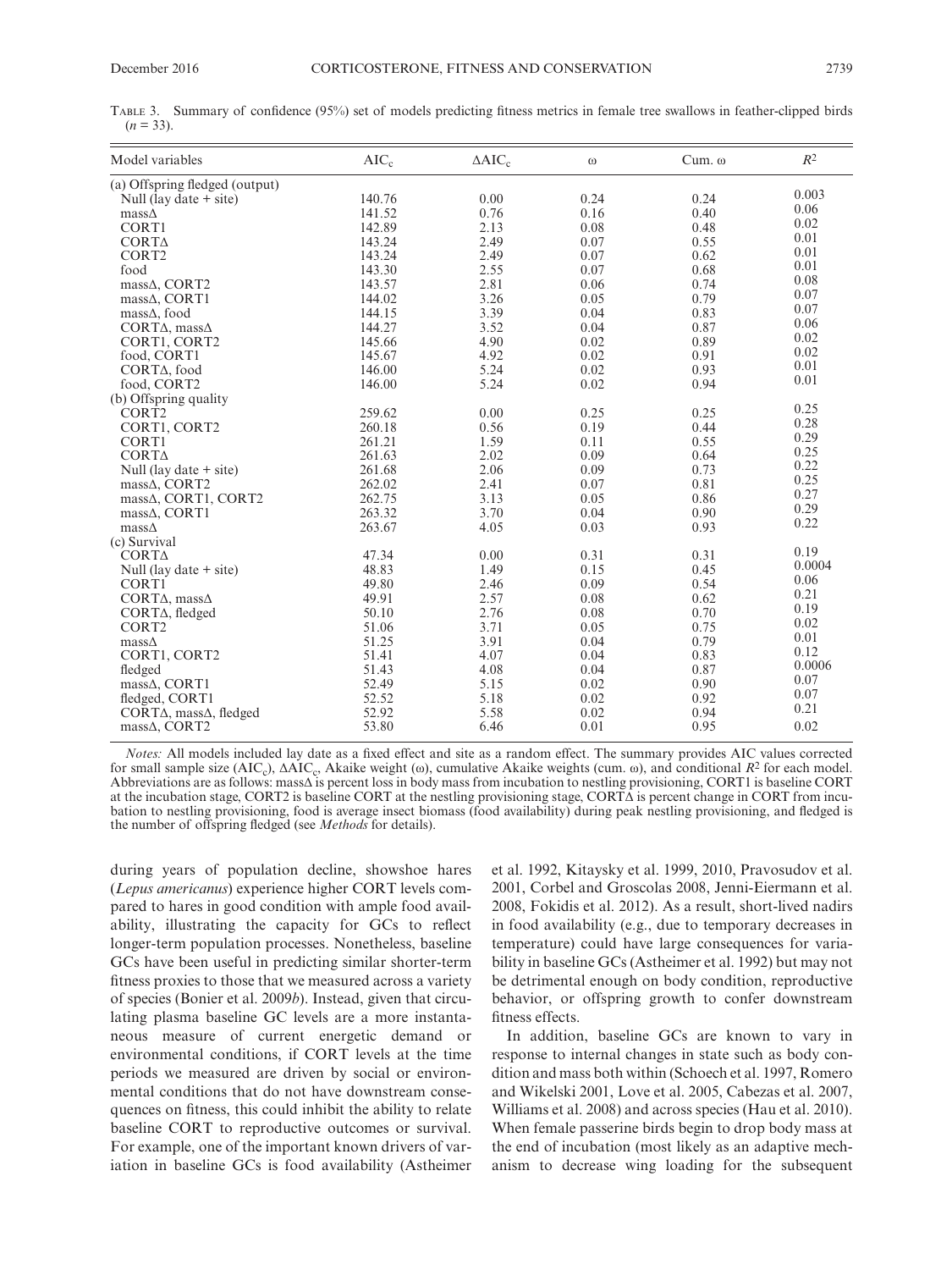Table 4. Model-averaged parameter estimates, unconditional standard errors, and 95% confidence intervals for models predicting fitness of feather-clipped female Tree Swallows  $(n = 33)$ .

| Variable                                                                                                                                                                                                                                                                                                                         | Estimate                                                                                                                                                    | SE.                                                                                                                        | 95% confidence<br>Unconditional interval (lower,<br>upper)                                                                                                                                                                                                                  |
|----------------------------------------------------------------------------------------------------------------------------------------------------------------------------------------------------------------------------------------------------------------------------------------------------------------------------------|-------------------------------------------------------------------------------------------------------------------------------------------------------------|----------------------------------------------------------------------------------------------------------------------------|-----------------------------------------------------------------------------------------------------------------------------------------------------------------------------------------------------------------------------------------------------------------------------|
| (a) Offspring fledged (output)<br>CORT1<br>CORT <sub>2</sub><br><b>CORTA</b><br>food<br>lay date<br>${\rm mas}\Lambda$<br>(b) Offspring quality<br>CORT1<br>CORT <sub>2</sub><br><b>CORTA</b><br>lay date<br>${\rm mas}\Lambda$<br>(c) Survival<br>CORT <sub>1</sub><br>CORT <sub>2</sub><br><b>CORTA</b><br>fledged<br>lay date | $-0.006$<br>$-0.005$<br>0.001<br>0.0001<br>0.005<br>0.01<br>$-0.35$<br>$-0.99$<br>$-0.06$<br>0.43<br>$-0.03$<br>0.06<br>$-0.02$<br>$-0.31$<br>0.007<br>0.01 | 0.02<br>0.02<br>0.02<br>0.001<br>0.02<br>0.02<br>0.89<br>1.17<br>0.6<br>0.39<br>0.01<br>0.15<br>0.1<br>0.41<br>0.1<br>0.07 | $-0.13, 0.07$<br>$-0.12, 0.07$<br>$-0.12, 0.14$<br>$-0.005, 0.07$<br>$-0.03, 0.04$<br>$-0.01, 0.07$<br>$-3.39, 1.66$<br>$-3.89, 0.51$<br>$-3.78, 2.88$<br>$-0.4, 1.23$<br>$-1.27, 1.04$<br>$-0.16, 0.72$<br>$-0.61, 0.28$<br>$-1.38, 0.09$<br>$-0.43, 0.5$<br>$-0.13, 0.16$ |
| ${\rm mas}\Lambda$                                                                                                                                                                                                                                                                                                               | 0.002                                                                                                                                                       | 0.05                                                                                                                       | $-0.22, 0.24$                                                                                                                                                                                                                                                               |

*Notes:* All values were calculated using models included in the 95% confidence sets, weighting by Akaike weights. Abbreviations are as follows: massΔ is percent loss in body mass from incubation to nestling provisioning, CORT1 is baseline CORT at the incubation stage, CORT2 is baseline CORT at the nestling provisioning stage, CORTΔ is percent change in CORT from incubation to nestling provisioning, food is average insect biomass (food availability) during peak nestling provisioning, and fledged is the number of offspring fledged (see *Methods* for details).

nestling provisioning period; Freed 1981, Norberg 1981, Neto and Gosler 2009, Boyle et al. 2012), they may be experiencing changes in metabolic costs or may be adjusting food intake in preparation for chick hatching (Portugal et al. 2007, Boyle et al. 2012). If baseline CORT acts as a mediator of this change (e.g., through mobilization of fat stores), small differences in the timing of when females initiate this adaptive reduction in mass could lead to highly variable CORT levels across individuals at this sampling time. This potential involvement of (or influence on) GCs highlights the importance of also considering the metabolic role of GCs across fine temporal scales and illustrates that even small differences in sampling times could lead to altered relationships between GCs and fitness (Crespi et al. 2013).

Our results may differ from other findings in the same species (e.g., Bonier et al. 2009*b*, 2011) for a number of methodological reasons. Although we chose sampling windows to coincide with expected demands within individual reproductive stages, our baseline CORT measures were obtained at a later stage in both incubation and nestling provisioning compared to previous work in this species (Bonier et al. 2009*b*, 2011). It is possible that the time periods we sampled are less sensitive to the environmental factors that may influence reproductive success or

that females are highly committed to nesting attempts very late in incubation (i.e., they may be more able to buffer extrinsic environmental changes due to increased body reserves; Boyle et al. 2012). It is also possible that relationships may differ between years or sites; it has been proposed that differences in the contribution of ecological factors and breeding effort to allostatic load may alter the relationship between GCs and fitness (Ebensperger et al. 2013). More specifically, when characteristics of the ecological or social environment are the main drivers of GC levels, as opposed to reproductive effort, a lack of relationship between GCs and fitness is expected (Bonier et al. 2009*a*, Ebensperger et al. 2013). For example, Ebensperger et al. (2011) only found an association between fecal GCs and fitness (number and survival of offspring) in degus during years of high food availability. As a result, performing our feather-clipping manipulation in a different year may have led to alternative results given that our manipulation year (2011) was a reasonably stable one in terms of weather, as compared to others with harsher or unanticipated weather events, or above-average food resources (e.g., May snowfalls; Christine Madliger, *personal observation*). Indeed, weather conditions have been shown to alter responses to GC manipulations (O'Connor et al. 2010, Thierry et al. 2013, Ouyang et al. 2015). For example, Ouyang et al. (2015) found that CORT-implanted and control Tree Swallows had similar nest failure rates when weather conditions were harsh (cold and rainy) but that CORT supplementation caused quicker brood failure during favorable conditions. Additionally, it has been proposed that GC–fitness relationships may be more readily found when a portion of, but not all, individuals in a population are constrained by their environment (Angelier 2010). Overall, the females in our study may have been able to cope with the constraints of the manipulation (Patterson et al. 2011), potentially decreasing its total influence on CORT–fitness relationships. Overall, it remains unclear how environmental variability may influence GC–fitness relationships.

A final explanation for a general lack of CORT–fitness relationships, particularly at the nestling provisioning stage when chicks begin to plateau in body mass (Quinney et al. 1986, McCarty 2001), is the possibility that males could compensate for reduced foraging ability in females (Patterson et al. 2011), leading to unaltered nesting success despite alteration in female CORT levels. This would be a particularly important factor for manipulated females, whose foraging rates decrease (Madliger et al. 2015), but whose breeding success was comparable to controls (Madliger and Love 2016). Indeed, the total number of foraging trips to manipulated and control nests was equivalent (Madliger and Love 2016), indicating that males did compensate to ensure a certain overall foraging rate for their brood (Patterson et al. 2011). In particular, this highlights the possibility that GC levels fail to reflect fitness due to unmeasured variables (e.g., mate quality) and has implications for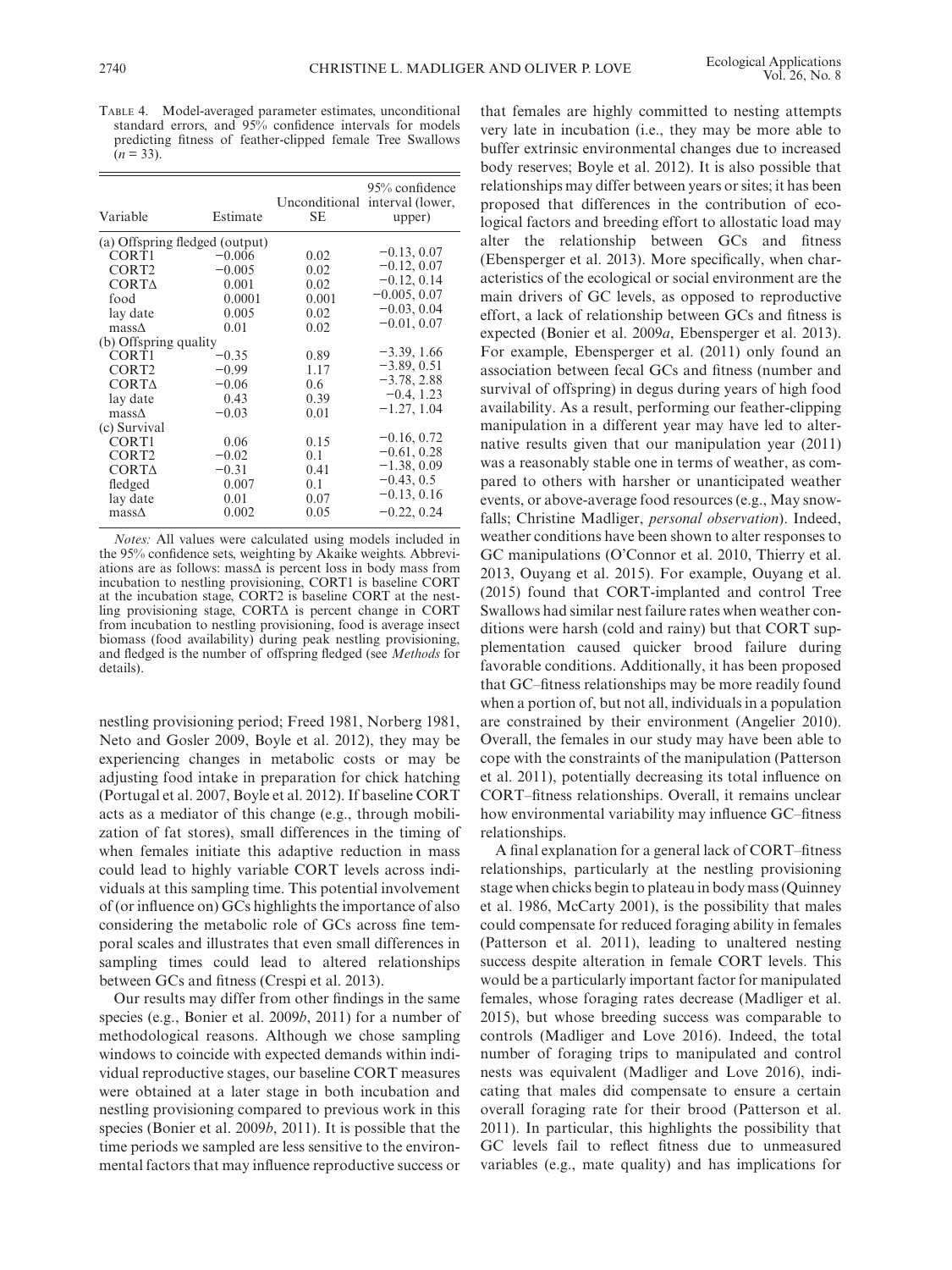measuring GC levels during the breeding season in species with bi-parental care, particularly if environmental conditions affect the sexes differentially.

#### *Loss of body mass as a predictor of reproductive success*

Our results indicate that the loss in body mass over reproduction was a more sensitive predictor of withinseason reproductive success than multiple measures of baseline CORT. It is possible that the change in body mass is directly indicative of energetic investment, where individuals that invest the most in offspring are accruing the greatest fitness benefits but are suffering from greater losses in somatic body condition (Drent and Daan 1980, Bryant 1988, Neto and Gosler 2009). Additionally, lower body masses are likely indicative of an adaptive change in body mass to increase flight efficiency during demanding stages of reproduction (Freed 1981, Norberg 1981, Neto and Gosler 2009), particularly in species that forage solely on the wing (Boyle et al. 2012). It may therefore be the ability of females to adjust their body mass to foraging demands that may represent the most reliable indicator of individual quality (Boyle et al. 2012).

Overall, the greater utility of a body mass metric compared to GCs is of interest from a management perspective, given the monetary cost of analyzing GC levels, considerations for storage in field settings (Sheriff et al. 2011), and invasiveness of blood sampling. However, while a change in body mass did predict reproductive output statistically, the fit  $(R^2)$  of the relationship was weak and was only evident in control birds. As a result, there is still a large amount of variation in reproductive output that is not well-captured with metrics of body mass, limiting the application of such a measure in conservation field settings. Nonetheless, our findings do reinforce the idea that, at some stages, loss in body condition can actually be an indication of a high quality individual investing heavily in reproduction, with concomitant fitness benefits (Hillstrom 1995, Gillooly and Baylis 1999, Golet and Irons 1999, Breuner 2011). This further draws attention to the importance of considering expected energetic demands of the organism of interest at the stage of sampling in conservation applications, and otherwise (Madliger and Love 2014).

#### *Implications for baseline GCs as conservation biomarkers and recommendations for future study*

We have illustrated that measures of baseline GCs may fail to provide reliable biomarkers of reproductive success or survival probability in some populations and at certain time points, despite a robust experimental design, the measurement of multiple within-individual metrics, and careful investigation of the intrinsic and extrinsic contexts that may influence GC–fitness relationships. Most importantly, these results indicate the importance of validation prior to application of GCs in conservation settings, since varying GC levels may not always be indicative of population-level persistence. Additionally, examination of our results in comparison to others in the same species within the same geographic region (e.g., Bonier et al. 2009*b*, 2011) provides additional evidence that GC–fitness relationships can change based on the time frame in which a GC measure is obtained (potentially in as little time as one week) or that the relationship could vary substantially by site or year. Finally, our results draw attention to the potential importance of measuring multiple time points per individual when investigating biomarkers of fitness. All of these considerations have important implications for the ease of use, costs, and time frames that may be necessary to monitor populations of conservation concern using physiological traits. Overall, our results demonstrate that GC measures, particularly those as labile as plasma baseline GCs, will need to be validated within specific populations prior to use as conservation monitoring tools. Indeed, mounting evidence is indicating that species- and context-specific studies are necessary before conservation managers can feel confident about the interpretation of changing GC levels in their systems (Sopinka et al. 2015).

It should be noted that the functioning of the HPA axis in the acute stress response may be a more reliable indicator of chronic stressors than baseline plasma GCs. For example, a meta-analysis by Dickens and Romero (2013) indicated that the lack of ability to terminate a stress response (in investigations employing dexamethasone) was relatively consistently related to chronic stress (Dantzer et al. 2014). However, measurements related to stress responsiveness and attenuation necessitate capture, restraint, repeated blood sampling, injections of adrenocorticotropic hormone or dexamethasone and, in some cases anesthesia (Sheriff et al. 2011), which will mean that this approach will be extremely limited and case-specific within the realm of conservation. As a result, it is important to acknowledge that a diversity of media exist that require substantially less invasive sampling than plasma metrics. Feces, feathers, hair, and other integuments (baleen, claws, skin, etc.) provide alternatives, some of which do not even require direct capture of the organism of interest (Millspaugh and Washburn 2004, Sheriff et al. 2011, Berkvens et al. 2013, Baxter-Gilbert et al. 2014, Hunt et al. 2014). Because these samples integrate GC activity over longer time periods, they may also provide a more realistic snapshot of how an individual is responding to prevailing environmental conditions (Dantzer etal. 2014). Furthermore, in the case of integumentary GCs like hair and feathers, they may allow acquisition of information regarding distant time periods (e.g., overwintering, migration) when animals are inaccessible. A recent meta-analysis indicated that fecal GCs show a consistent increase in response to anthropogenic disturbance, while baseline plasma GCs do not; however, the fitness consequences of these increases have been markedly under-investigated (Dantzer et al. 2014). Despite a less extensive literature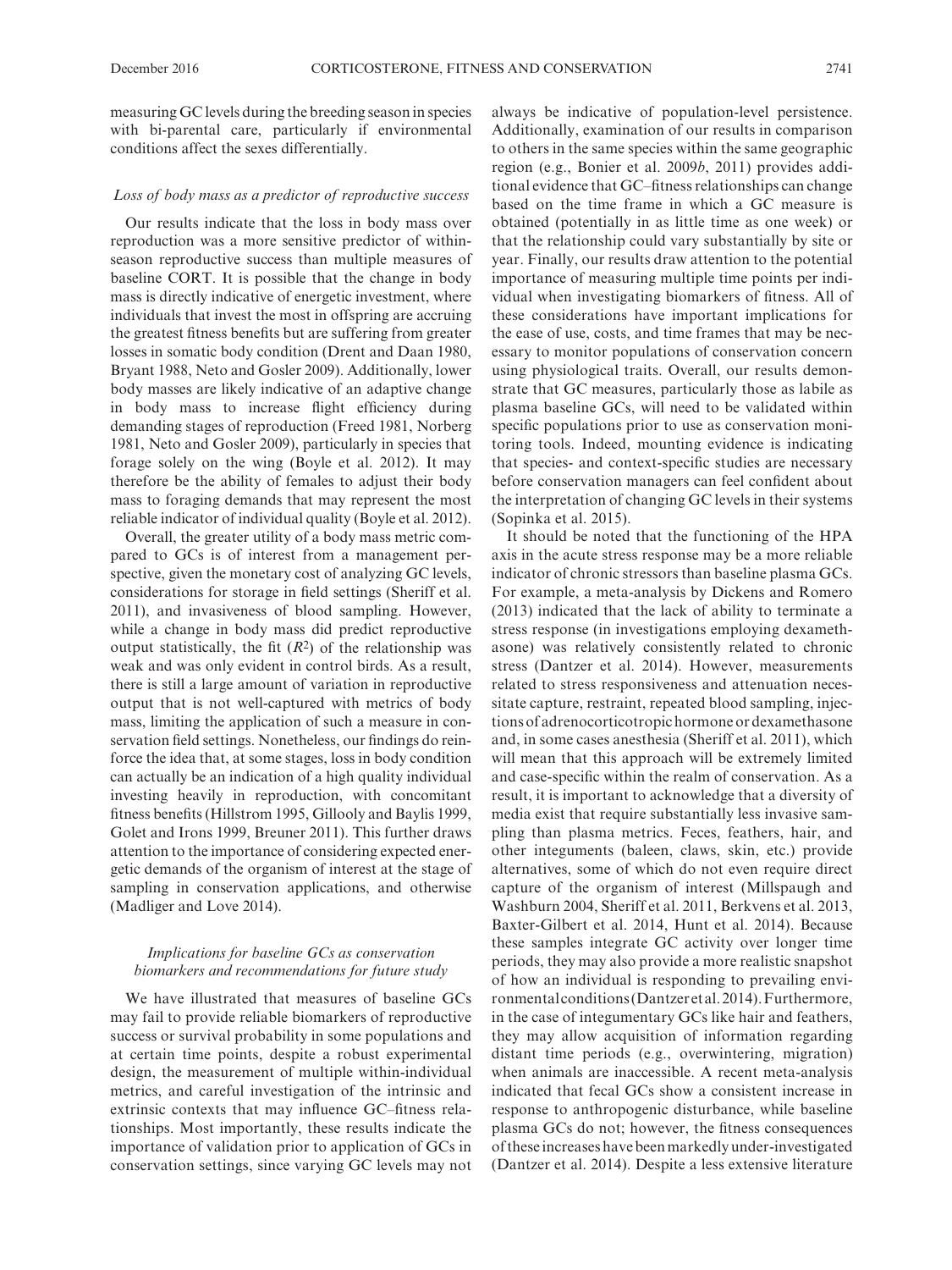base (particularly for integumentary GCs) there is certainly still context-dependency and the presence of variable results, as in the case of plasma GCs. We suggest that non-invasive measures warrant special attention, given their compatibility with many conservation goals of minimizing disturbance, and we urge researchers to continue to carefully validate these techniques in terms of repeatability (Madliger and Love 2015, Killen et al. 2016), links to fitness metrics (Bonier et al. 2009*a*), time periods of integration (Millspaugh and Washburn 2004, Bortolotti et al. 2008, Meyer and Novak 2012), stability of GC levels (Bortolotti et al. 2009), hormone extraction (e.g., small sample artifacts; Tempel and Gutiérrez 2004, Lattin et al. 2011), and relationship to environmental and/or chronic stressors (Baker et al. 2013, Dickens and Romero 2013).

Future studies should also place emphasis on whether static measures of GCs are sufficient to understand variation in disturbance, condition, or fitness. In addition, it is becoming increasingly clear that a GC–fitness relationship observed using one metric of fitness should not be expected to apply to other metrics (e.g., reproductive output vs. survival probability). As a result, investigating the GC-fitness metric that is most important to the population of interest will be of paramount importance to properly interpreting changing GC levels over time. This also has implications for seasonal changes in GC–fitness relationships, indicating that it will be important to determine when in the life cycle a predictive relationship exists. Finally, manipulative studies that compare how changes within normal baseline GC levels may change behavior and fitness will further elucidate when GC– fitness relationships may exist, and, more broadly, how GC levels may mediate life history decisions (Crespi et al. 2013, Sopinka et al. 2015). In particular, habitat quality, disturbance, or GC manipulations that influence both sexes would likely be advantageous and relevant for determining how GC–fitness relationships may directly change in response to environmental alteration. Overall, there is still a great deal of validation necessary before GC levels can be reliably utilized as conservation biomarkers in many species and, in some cases, the effort required for monitoring and sampling the contexts necessary for successful interpretation of baseline GC levels may be better placed towards directly measuring fitness metrics.

#### **ACKNOWLEDGMENTS**

We would like to thank Ruthven Park National Historic Site, the Grand River Conservation Authority, and Habitat Haldimand for access to study sites. We would also like to thank Rick Ludkin, Nancy Furber, and Peter Marier for assistance with data collection. We appreciate the constructive comments from two anonymous reviewers that improved the manuscript. Funding for this work was provided by an Ontario Graduate Scholarship and an NSERC PGS-D (427552) grant to C. L. Madliger, and NSERC Discovery (2015-478021), Canada Research Chair (30342), and Canada Foundation for Innovation (29401) awards to O. P. Love.

#### Literature Cited

- Angelier, F., S. A. Shaffer, H. Weimerskirch, and O. Chastel. 2006. Effect of age, breeding experience and senescence on corticosterone and prolactin levels in a long-lived seabird: the wandering albatross. General and Comparative Endocrinology  $149.1-9$
- Angelier, F., and J. C. Wingfield. 2013. Importance of the glucocorticoid stress response in a changing world: theory, hypotheses and perspectives. General and Comparative Endocrinology 190:118–128.
- Angelier, F., J. C. Wingfield, H. Weimerskirch, and O. Chastel. 2010. Hormonal correlates of individual quality in a longlived bird: a test of the "corticosterone-fitness hypothesis." Biology Letters 6:846–849.
- Ardia, D. R., and E. D. Clotfelter. 2007. Individual quality and age affect responses to an energetic constraint in a cavitynesting bird. Behavioral Ecology 18:259–266.
- Arlettaz, R., S. Nusslé, M. Baltic, P. Vogel, R. Palme, S. Jenni-Eiermann, P. Patthey, and M. Genoud. 2014. Disturbance of wildlife by outdoor winter recreation: allostatic stress response and altered activity–energy budgets. Ecological Applications 25:1197–1212.
- Astheimer, L. B., W. A. Buttemer, and J. C. Wingfield. 1992. Interactions of corticosterone with feeding, activity and metabolism in passerine birds. Ornis Scandinavica 23:355–365.
- Baker, M. R., K. S. Gobush, and C. H. Vynne. 2013. Review of factors influencing stress hormones in fish and wildlife. Journal for Nature Conservation 21:309–318.
- Barton, K. 2015. MuMIn: multi-model inference. R package, version 1.15.1.
- Bates, D., M. Mächler, B. Bolker, and S. Walker. 2015. Fitting linear mixed-effects models using lme4. Journal of Statistical Software 67:1–48.
- Baxter-Gilbert, J. H., J. L. Riley, G. F. Mastromonaco, J. D. Litzgus, and D. Lesbarrères. 2014. A novel technique to measure chronic levels of corticosterone in turtles living around a major roadway. Conservation Physiology 2:cou036. <http://dx.doi.org/10.1093/conphys/cou036>
- Berkvens, C. N., C. Hyatt, C. Gilman, D. L. Pearl, I. K. Barker, and G. F. Mastromonaco. 2013. Validation of a shed skin corticosterone enzyme immunoassay in the African House Snake (*Lamprophis fuliginosus*) and its evaluation in the Eastern Massasauga Rattlesnake (*Sistrurus catenatus catenatus*). General and Comparative Endocrinology 194:1–9.
- Bókony, V., Á. Z. Lendvai, A. Liker, F. Angelier, J. C. Wingfield, and O. Chastel. 2009. Stress response and the value of reproduction: Are birds prudent parents? American Naturalist 173:589–598.
- Bolker, B. M., M. E. Brooks, C. J. Clark, S. W. Geange, J. R. Poulsen, M. H. H. Stevens, and J.-S. S. White. 2009. Generalized linear mixed models: a practical guide for ecology and evolution. Trends in Ecology & Evolution 24:127–135.
- Bonier, F., P. R. Martin, I. T. Moore, and J. C. Wingfield. 2009*a*. Do baseline glucocorticoids predict fitness? Trends in Ecology & Evolution 24:634–642.
- Bonier, F., I. T. Moore, P. R. Martin, and R. J. Robertson. 2009*b*. The relationship between fitness and baseline glucocorticoids in a passerine bird. General and Comparative Endocrinology 163:208–213.
- Bonier, F., I. T. Moore, and R. J. Robertson. 2011. The stress of parenthood? Increased glucocorticoids in birds with experimentally enlarged broods. Biology Letters 7:944–946.
- Boonstra, R., and G. R. Singleton. 1993. Population declines in the snowshoe hare and the role of stress. General and Comparative Endocrinology 91:126–143.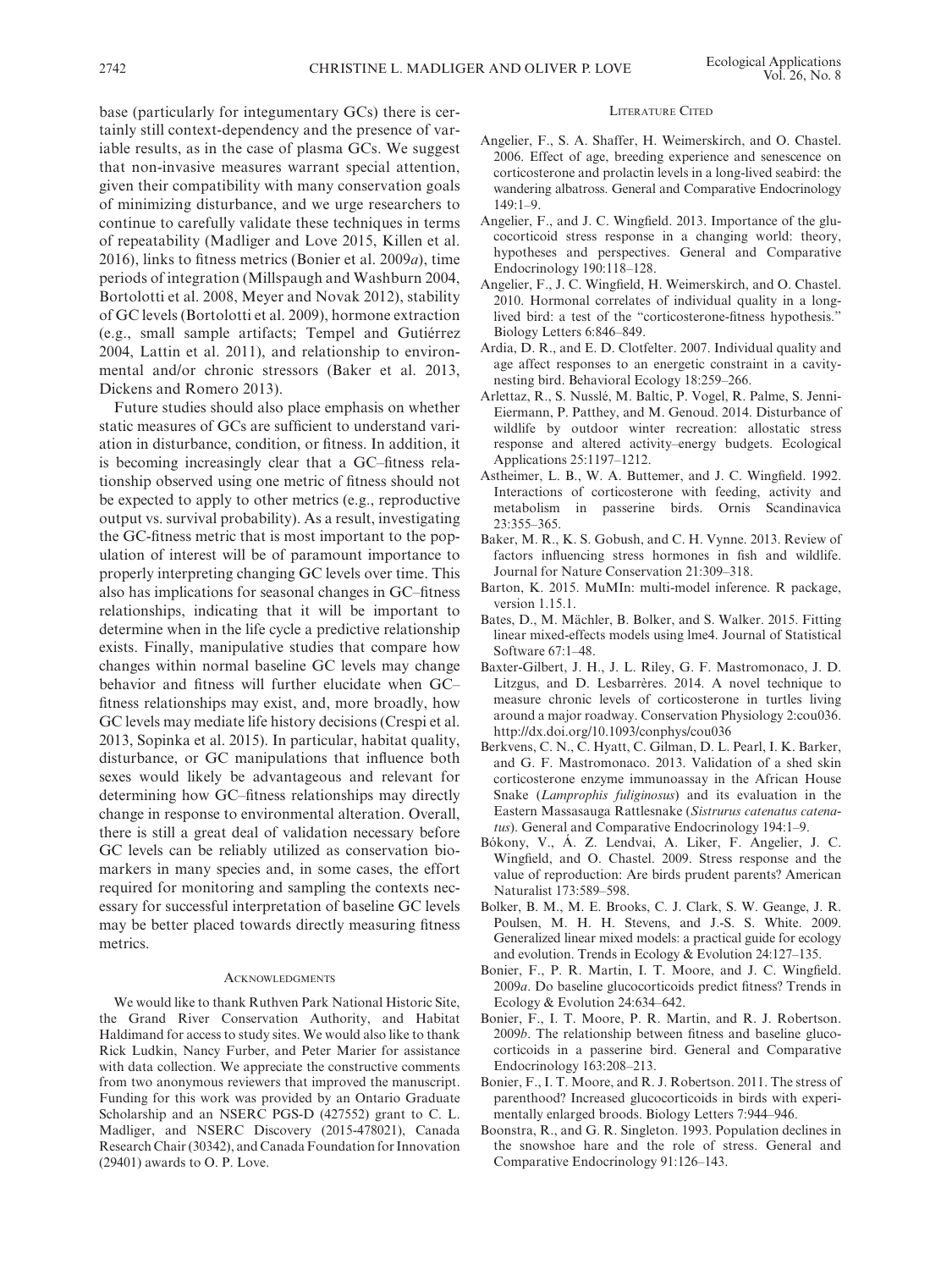- Bortolotti, G. R., T. Marchant, J. Blas, and S. Cabezas. 2009. Tracking stress: localisation, deposition and stability of corticosterone in feathers. Journal of Experimental Biology 212:1477–1482.
- Bortolotti, G. R., T. A. Marchant, J. Blas, and T. German. 2008. Corticosterone in feathers is a long-term, integrated measure of avian stress physiology. Functional Ecology 22: 494–500.
- Boyle, W. A., D. W. Winkler, and C. G. Guglielmo. 2012. Rapid loss of fat but not lean mass prior to chick provisioning supports the flight efficiency hypothesis in tree swallows. Functional Ecology 26:895–903.
- Breuner, C. W. 2011. Stress and reproduction in birds. Pages 129–151 *in* D. O. Norris and K. H. Lopez, editors. Hormones and reproduction of vertebrates: birds. Academic Press, London, UK.
- Breuner, C. W., S. Lynn, G. Julian, J. Cornelius, B. Heidinger, O. Love, R. Sprague, H. Wada, and B. Whitman. 2006. Plasma-binding globulins and acute stress response. Hormone and Metabolic Research 38:260–268.
- Bryant, D. M. 1988. Energy expenditure and body mass changes as measures of reproductive costs in birds. Functional Ecology 2:23–34.
- Burnham, K. P., and D. R. Anderson. 2002. Model selection and multimodel inference. Second edition. Springer, New York, USA.
- Busch, D. S., and L. S. Hayward. 2009. Stress in a conservation context: a discussion of glucocorticoid actions and how levels change with conservation-relevant variables. Biological Conservation 142:2844–2853.
- Cabezas, S., J. Blas, T. A. Marchant, and S. Moreno. 2007. Physiological stress levels predict survival probabilities in wild rabbits. Hormones and Behavior 51:313–320.
- Carey, C. 2005. How physiological methods and concepts can be useful in conservation biology. Integrative and Comparative Biology 45:4–11.
- Cook, K. V., S. H. McConnachie, K. M. Gilmour, S. G. Hinch, and S. J. Cooke. 2011. Fitness and behavioral correlates of pre-stress and stress-induced plasma cortisol titers in pink salmon (*Oncorhynchus gorbuscha*) upon arrival at spawning grounds. Hormones and Behavior 60:489–497.
- Cooke, S. J. 2014. Conservation physiology today and tomorrow. Conservation Physiology 2:cot033. [http://dx.doi.org/](http://dx.doi.org/10.1093/conphys/cot033) [10.1093/conphys/cot033](http://dx.doi.org/10.1093/conphys/cot033)
- Cooke, S. J., and C. M. O'Connor. 2010. Making conservation physiology relevant to policy makers and conservation practitioners. Conservation Letters 3:159–166.
- Cooke, S. J., L. Sack, C. E. Franklin, A. P. Farrell, J. Beardall, M. Wikelski, and S. L. Chown. 2013. What is conservation physiology? Perspectives on an increasingly integrated and essential science. Conservation Physiology 1:cot001. [http://](http://dx.doi.org/10.1093/conphys/cot001) [dx.doi.org/10.1093/conphys/cot001](http://dx.doi.org/10.1093/conphys/cot001)
- Corbel, H., and R. Groscolas. 2008. A role for corticosterone and food restriction in the fledging of nestling white storks. Hormones and Behavior 53:557–566.
- Crespi, E. J., T. D. Williams, T. S. Jessop, and B. Delehanty. 2013. Life history and the ecology of stress: How do glucocorticoid hormones influence life-history variation in animals? Functional Ecology 27:93–106.
- D'Alba, L., K. A. Spencer, R. G. Nager, and P. Monaghan. 2011. State dependent effects of elevated hormone: nest site quality, corticosterone levels and reproductive performance in the common eider. General and Comparative Endocrinology 172:218–224.
- Dantzer, B., Q. E. Fletcher, R. Boonstra, and M. J. Sheriff. 2014. Measures of physiological stress: A transparent or opaque window into the status, management and conservation of

species? Conservation Physiology 2:cou023. [http://dx.doi.](http://dx.doi.org/10.1093/conphys/cou023) [org/10.1093/conphys/cou023](http://dx.doi.org/10.1093/conphys/cou023)

- Dickens, M. J., and L. M. Romero. 2013. A consensus endocrine profile for chronically stressed wild animals does not exist. General and Comparative Endocrinology 191: 177–189.
- Drent, R., and S. Daan. 1980. The prudent parent: energetic adjustments in avian breeding. Ardea 68:225–252.
- Ebensperger, L. A., J. Ramírez-Estrada, C. León, R. A. Castro, L. O. Tolhuysen, R. Sobrero, V. Quirici, J. R. Burger, M. Soto-Gamboa, and L. D. Hayes. 2011. Sociality, glucocorticoids and direct fitness in the communally rearing rodent, *Octodon degus*. Hormones and Behavior 60:346–352.
- Ebensperger, L. A., D. Tapia, J. Ramírez-Estrada, C. León, M. Soto-Gamboa, and L. D. Hayes. 2013. Fecal cortisol levels predict breeding but not survival of females in the short-lived rodent, *Octodon degus*. General and Comparative Endocrinology 186:164–171.
- Ellis, R. D., T. J. McWhorter, and M. Maron. 2011. Integrating landscape ecology and conservation physiology. Landscape Ecology 27:1–12.
- Escribano-Avila, G., N. Pettorelli, E. Virgós, C. Lara-Romero, J. Lozano, I. Barja, F. S. Cuadra, and M. Puerta. 2013. Testing Cort–fitness and Cort–adaptation hypotheses in a habitat suitability gradient for roe deer. Acta Oecologica 53:38–48.
- Fokidis, H. B., M. B. des Roziers, R. Sparr, C. Rogowski, K. Sweazea, and P. Deviche. 2012. Unpredictable food availability induces metabolic and hormonal changes independent of food intake in a sedentary songbird. Journal of Experimental Biology 215:2920–2930.
- Freed, L. A. 1981. Loss of mass in breeding wrens: Stress or adaptation? Ecology 62:1179–1186.
- Gillooly, J. F., and J. R. Baylis. 1999. Reproductive success and the energetic cost of parental care in male smallmouth bass. Journal of Fish Biology 54:573–584.
- Golet, G. H., and D. B. Irons. 1999. Raising young reduces body condition and fat stores in black-legged kittiwakes. Oecologia 120:530–538.
- Hämäläinen, A., M. Heistermann, and C. Kraus. 2015. The stress of growing old: sex- and season-specific effects of age on allostatic load in wild grey mouse lemurs. Oecologia 178:1063–1075.
- Hau, M., R. E. Ricklefs, M. Wikelski, K. A. Lee, and J. D. Brawn. 2010. Corticosterone, testosterone and life-history strategies of birds. Proceedings of the Royal Society of London B 277:3203–3212.
- Hillstrom, L. 1995. Body mass reduction during reproduction in the pied flycatcher *Ficedula hypoleuca*: Physiological stress or adaptation for lowered costs of locomotion? Functional Ecology 9:807–817.
- Hunt, K. E., R. Stimmelmayr, C. George, C. Hanns, R. Suydam, H. Brower, and R. M. Rolland. 2014. Baleen hormones: a novel tool for retrospective assessment of stress and reproduction in bowhead whales (*Balaena mysticetus*). Conservation Physiology 2:cou030. [http://dx.doi.org/10.1093/](http://dx.doi.org/10.1093/conphys/cou030) [conphys/cou030](http://dx.doi.org/10.1093/conphys/cou030)
- Hussell, D. J. 1983. Age and plumage color in female tree swallows. Journal of Field Ornithology 54:312–318.
- Hussell, D. J., and T. E. Quinney. 1987. Food abundance and clutch size of tree swallows *Tachycineta bicolor*. Ibis 129: 243–258.
- Jaatinen, K., M. W. Seltmann, T. Hollmén, S. Atkinson, K. Mashburn, and M. Öst. 2013. Context dependency of baseline glucocorticoids as indicators of individual quality in a capital breeder. General and Comparative Endocrinology 191:231–238.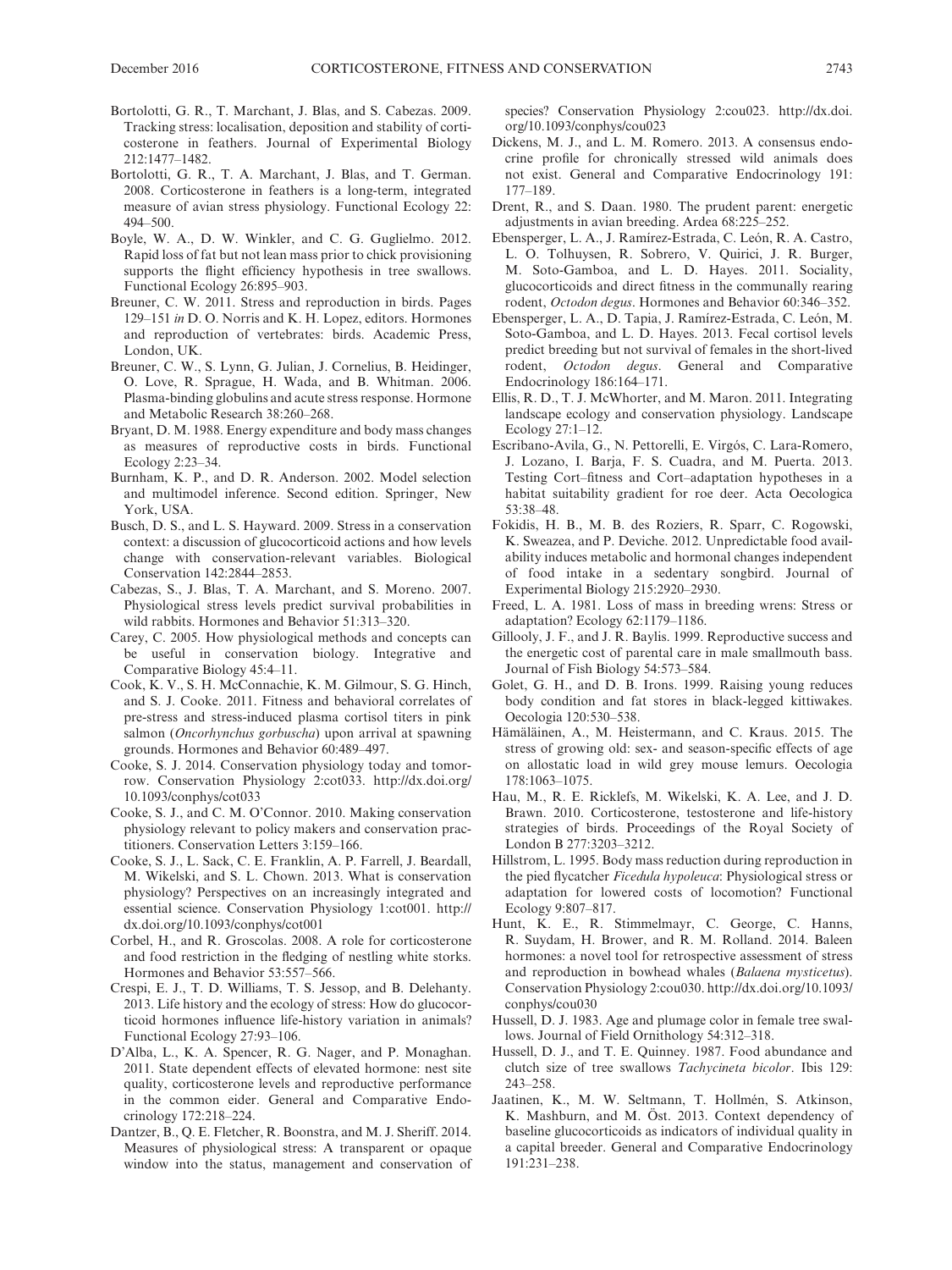- Jenni-Eiermann, S., E. Glaus, M. Grüebler, H. Schwabl, and L. Jenni. 2008. Glucocorticoid response to food availability in breeding barn swallows (*Hirundo rustica*). General and Comparative Endocrinology 155:558–565.
- Johnson, J. B., and K. S. Omland. 2004. Model selection in ecology and evolution. Trends in Ecology & Evolution 19:101–108.
- Jones, J. 2003. Tree swallows (*Tachycineta bicolor*): A new model organism? Auk 120:591–599.
- Killen, S. S., B. Adriaenssens, S. Marras, G. Claireaux, and S. J. Cooke. 2016. Context dependency of trait repeatability and its relevance for management and conservation of fish populations. Conservation Physiology 4:cow007. [http://dx.doi.](http://dx.doi.org/10.1093/conphys/cow007) [org/10.1093/conphys/cow007](http://dx.doi.org/10.1093/conphys/cow007)
- Kitaysky, A. S., J. F. Piatt, S. A. Hatch, E. V. Kitaiskaia, Z. M. Benowitz-Fredericks, M. T. Shultz, and J. C. Wingfield. 2010. Food availability and population processes: severity of nutritional stress during reproduction predicts survival of longlived seabirds. Functional Ecology 24:625–637.
- Kitaysky, A. S., J. C. Wingfield, and J. F. Piatt. 1999. Dynamics of food availability, body condition and physiological stress response in breeding black-legged kittiwakes. Functional Ecology 13:577–584.
- Korte, S. M., J. M. Koolhaas, J. C. Wingfield, and B. S. McEwen. 2005. The Darwinian concept of stress: benefits of allostasis and costs of allostatic load and the trade-offs in health and disease. Neuroscience and Biobehavioral Reviews 29:3–38.
- Landys, M. M., M. Ramenofsky, and J. C. Wingfield. 2006. Actions of glucocorticoids at a seasonal baseline as compared to stress-related levels in the regulation of periodic life processes. General and Comparative Endocrinology 148:132–149.
- Lattin, C. R., J. M. Reed, D. W. DesRochers, and L. M. Romero. 2011. Elevated corticosterone in feathers correlates with corticosterone-induced decreased feather quality: a validation study. Journal of Avian Biology 42:247–252.
- Lennox, R., and S. J. Cooke. 2014. State of the interface between conservation and physiology: a bibliometric analysis. Conservation Physiology 2:cou003. [http://dx.doi.org/10.1093/](http://dx.doi.org/10.1093/conphys/cou003) [conphys/cou003](http://dx.doi.org/10.1093/conphys/cou003)
- Love, O. P., C. W. Breuner, F. Vézina, and T. D. Williams. 2004. Mediation of a corticosterone-induced reproductive conflict. Hormones and Behavior 46:59–65.
- Love, O. P., E. H. Chin, K. E. Wynne-Edwards, and T. D. Williams. 2005. Stress hormones: a link between maternal condition and sex-biased reproductive investment. American Naturalist 166:751–766.
- Love, O. P., C. L. Madliger, S. Bourgeon, C. A. D. Semeniuk, and T. D. Williams. 2014. Evidence for baseline glucocorticoids as mediators of reproductive investment in a wild bird. General and Comparative Endocrinology 199:65–69.
- Love, O., and T. Williams. 2008. Plasticity in the adrenocortical response of a free-living vertebrate: the role of pre- and postnatal developmental stress. Hormones and Behavior 54:496–505.
- Madliger, C. L., et al. 2016. Success stories and emerging themes in conservation physiology. Conservation Physiology 4: cov057.<http://dx.doi.org/10.1093/conphys/cov057>
- Madliger, C. L., and O. P. Love. 2014. The need for a predictive, context-dependent approach to the application of stress hormones in conservation. Conservation Biology 28:283–287.
- Madliger, C. L., and O. P. Love. 2015. The power of physiology in changing landscapes: considerations for the continued integration of conservation and physiology. Integrative and Comparative Biology 55:545–553.
- Madliger, C. L., and O. P. Love. 2016. Do baseline glucocorticoids simultaneously represent fitness and environmental

quality in a declining aerial insectivore? Oikos. [http://dx.doi.](http://dx.doi.org/10.1111/oik.03354) [org/10.1111/oik.03354](http://dx.doi.org/10.1111/oik.03354)

- Madliger, C. L., C. A. Semeniuk, C. M. Harris, and O. P. Love. 2015. Assessing baseline stress physiology as an integrator of environmental quality in a wild avian population: implications for use as a conservation biomarker. Biological Conservation 192:409–417.
- Mateo, J. M. 2006. Developmental and geographic variation in stress hormones in wild Belding's ground squirrels (*Spermophilus beldingi*). Hormones and Behavior 50:718–725.
- McCarty, J. P. 2001. Variation in growth of nestling tree swallows across multiple temporal and spatial scales. Auk 118:176–190.
- McCracken, J. D. 2008. Are aerial insectivores being "bugged out"? Birdwatch Canada 42:4–7.
- McEwen, B. S., and J. C. Wingfield. 2010. What is in a name? Integrating homeostasis, allostasis and stress. Hormones and Behavior 57:105–111.
- Meyer, J. S., and M. A. Novak. 2012. Minireview: Hair cortisol: a novel biomarker of hypothalamic-pituitary-adrenocortical activity. Endocrinology 153:4120–4127.
- Millspaugh, J. J., and B. E. Washburn. 2004. Use of fecal glucocorticoid metabolite measures in conservation biology research: considerations for application and interpretation. General and Comparative Endocrinology 138:189–199.
- Nebel, S., A. Mills, J. D. McCracken, and P. D. Taylor. 2010. Declines of aerial insectivores in North America follow a geographic gradient. Avian Conservation and Ecology 5:1.
- Neto, J. M., and A. G. Gosler. 2009. Variation in body condition of breeding Savi's Warblers *Locustella luscinioides*: the reproductive stress and flight adaptation hypothesis revisited. Journal of Ornithology 151:201–210.
- Newton, I. 1989. Lifetime reproduction in birds. Academic Press, London, UK.
- Norberg, R. A. 1981. Temporary weight decrease in breeding birds may result in more fledged young. American Naturalist 118:838–850.
- O'Connor, C. M., K. M. Gilmour, R. Arlinghaus, C. T. Hasler, D. P. Philipp, and S. J. Cooke. 2010. Seasonal carryover effects following the administration of cortisol to a wild teleost fish. Physiological and Biochemical Zoology: Ecological and Evolutionary Approaches 83:950–957.
- Ouyang, J. Q., Á. Lendvai, R. Dakin, A. Domalik, V. Fasanello, B. Vassallo, M. Haussmann, I. Moore, and F. Bonier. 2015. Weathering the storm: parental effort and experimental manipulation of stress hormones predict brood survival. BMC Evolutionary Biology 15:219.
- Ouyang, J. Q., M. Muturi, M. Quetting, and M. Hau. 2013*a*. Small increases in corticosterone before the breeding season increase parental investment but not fitness in a wild passerine bird. Hormones and Behavior 63:776–781.
- Ouyang, J. Q., P. J. Sharp, A. Dawson, M. Quetting, and M. Hau. 2011. Hormone levels predict individual differences in reproductive success in a passerine bird. Proceedings of the Royal Society of London B 278:2537–2545.
- Ouyang, J. Q., P. Sharp, M. Quetting, and M. Hau. 2013*b*. Endocrine phenotype, reproductive success and survival in the great tit, *Parus major*. Journal of Evolutionary Biology 26:1988–1998.
- Paquette, S. R., F. Pelletier, D. Garant, and M. Bélisle. 2014. Severe recent decrease of adult body mass in a declining insectivorous bird population. Proceedings of the Royal Society of London B 281:20140649.
- Patterson, S. H., D. W. Winkler, and C. W. Breuner. 2011. Glucocorticoids, individual quality and reproductive investment in a passerine bird. Animal Behaviour 81:1239–1247.